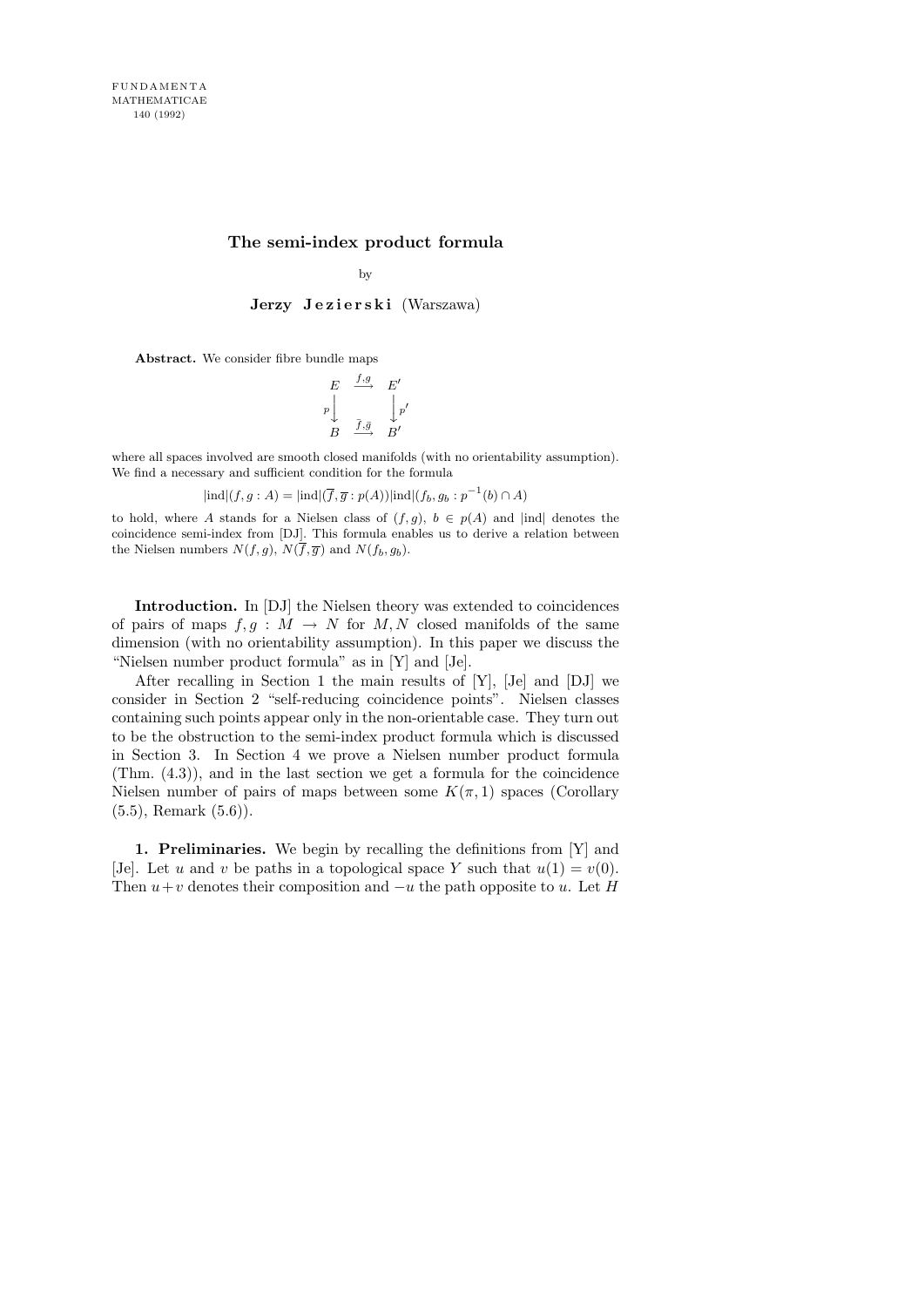be a normal subgroup of the fundamental groupoid  $\pi_1 Y$ , i.e. for any  $y \in Y$ there is a normal subgroup  $H(y)$  of  $\pi_1(Y, y)$  such that for any path r joining y and y' the isomorphism  $\pi_1(Y, y) \ni \langle a \rangle \rightarrow \langle -r + a + r \rangle \in \pi_1(Y, y')$  carries  $H(y)$  onto  $H(y')$ . The paths u and v are called H-homotopic iff  $u(0) = v(0)$ ,  $u(1) = v(1)$  and  $\langle u - v \rangle \in H(u(0))$ . We then write  $u \stackrel{H}{\simeq} v$ . The *H*-homotopy class of the path u is denoted by  $\langle u \rangle_H$ .

Let X be another topological space and let  $f, g: X \to Y$  be a pair of continuous maps. Let  $\Phi(f,g) = \{x \in X : fx = gx\}$  denote the *coincidence* set of these maps. The points  $x, y \in \Phi(f, g)$  will be called H-Nielsen equivalent if there exists a path u joining them such that  $fu \stackrel{H}{\simeq} gu$ . We denote the quotient set by  $\Phi'_H(f,g)$  and call its elements H-Nielsen classes. We omit H if  $H = 0$ .

Fix  $x \in X$  and a path r joining fx and gx in Y  $((x, r)$  will be called a *reference pair*). We define an action of  $\pi_1(X, x)$  on  $\pi_1(Y, fx)/H(fx)$  by

$$
(\langle d \rangle, \langle a \rangle_H) \to \langle f d + a + r - g d - r \rangle_H
$$

where  $\langle d \rangle \in \pi_1(X, x)$ ,  $\langle a \rangle_H \in \pi_1(Y, fx)/H(fx)$ . We denote by  $\nabla_H(f, g$ :  $x, r$ ) the set of all orbits of the above action and by  $\langle a \rangle_H$  the orbit of a.

The following lemma establishes a connection between the sets  $\Phi_H^\prime(f,g)$ and  $\nabla_H(f, g: x, r)$ .

(1.1) LEMMA ((1.2) in [Je], see also [Y]). For any  $x_0 \in \Phi(f, g)$  the set  $\{\langle fu-gu-r\rangle_H : u \text{ is a path from } x \text{ to } x_0\}$  is an orbit of the above action. Moreover, two coincidence points determine the same orbit iff they are H-Nielsen equivalent.

The above lemma determines an injection

$$
\varrho(x,r): \Phi'_H(f,g) \to \nabla_H(f,g:x,r)\,.
$$

Lemma (1.3) in [Je] allows us to identify the sets  $\nabla_H(f, g: x, r)$  for all  $(x, r)$  so that the  $\rho(x, r)$  induce a canonical injection

$$
\varrho: \Phi'_H(f,g) \to \nabla_H(f,g).
$$

Now we recall the notion of coincidence semi-index (see [DJ] for details). Let M, M' be smooth closed m-manifolds,  $f, g : M \to M'$  smooth transverse maps and let  $x_0, x_1 \in \Phi(f, g)$ . We will say that  $x_0$  and  $x_1$  are R-related iff there is a path u from  $x_0$  to  $x_1$  such that  $fu \approx gu$  and exactly one of the paths u or  $fu$  is orientation-preserving. We then say that u is graph*orientation-reversing* (cf. Definition (1.2) in [DJ]) and we write  $x_0Rx_1$  (in [DJ]  $x_0$  was said to reduce  $x_1$ .

Let  $A \subset \Phi(f, g)$ . We call  $A = \{a_1, b_1, \ldots, a_k, b_k : c_1, \ldots, c_s\}$  a decomposition iff (i)  $a_i R b_i$   $(i = 1, ..., k)$ , (ii) no  $\{c_i, c_j\}$  are R-related  $(i, j = 1, ..., k)$  $1, \ldots, s, i \neq j$ .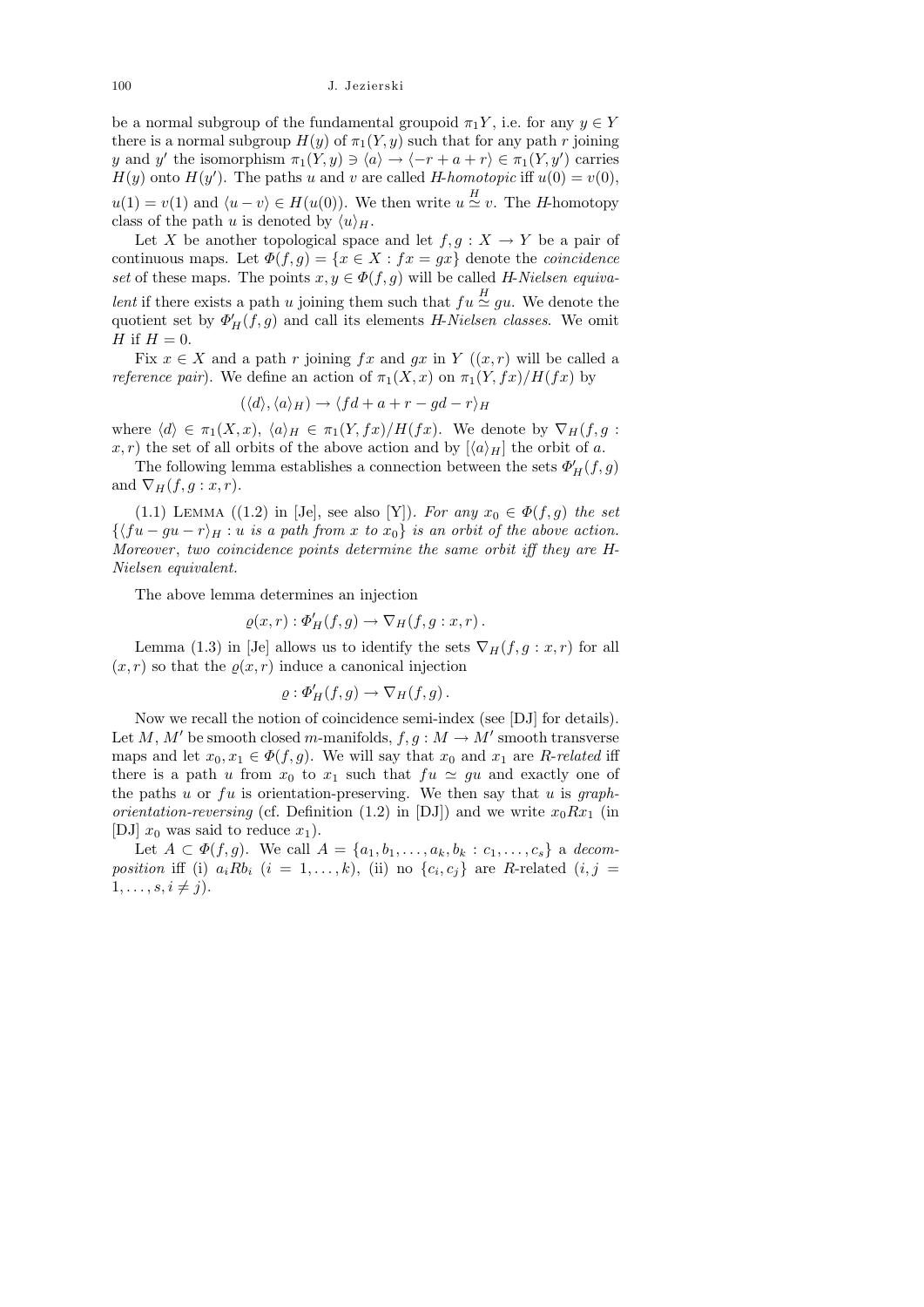If only (i) holds we call A an incomplete decomposition. Sometimes we also write  $A = A_0 \cup \{c_1, \ldots, c_s\}$  and we call the elements  $\{c_1, \ldots, c_s\}$  free in this decomposition. We define the *semi-index* of the set  $A$  as the number of free points in its decomposition and denote it by  $\text{ind}(f, g : A)$ . Finally, we call a Nielsen class  $A \in \Phi_H'(f, g)$  essential iff  $|\text{ind}|(f, g : A) \neq 0$  and define the H-Nielsen number  $N_H(f, g)$  as the number of essential classes.

In Section 3 we will need the following version of (1.3) of [DJ].

(1.2) LEMMA. Let  $A \subset \Phi(f, g)$  and let  $\mathfrak{A} : A = A_0 \cup \{c_1, \ldots, c_s\}, \mathfrak{A}'$ :  $A = A'_0 \cup \{c'_1, \ldots, c'_s\}$  be two decompositions. Then there exists a bijection  $\phi$  :  $\{c_1, \ldots, c_s\}$   $\rightarrow$   $\{c'_1, \ldots, c'_s\}$  such that for any  $c_i$  there exists a graphorientation-preserving path u from  $c_i$  to  $\phi(c_i)$ .

P r o o f. Set  $a_1 = c_i$ . The proof of  $(1.3)$  in [DJ] gives us a sequence  $a_1, \ldots, a_{2k+1}$  where  $a_{2i-1}, a_{2i}$  form a pair in  $\mathfrak{A}', a_{2i}, a_{2i+1}$  form a pair in  $\mathfrak{A}$  $(i = 1, \ldots, k)$  and  $a_{2k+1}$  is free in  $\mathfrak{A}'$ . We put  $\phi(c_i) = a_{2k+1}$ . We notice that  $a_iRa_{i+1}$ , hence there is a graph-orientation-reversing path  $u_i$  joining them. Now the composition  $u = u_1 + \ldots + u_{2k}$  is graph-orientation-preserving.

(1.3) Lemma. Consider the diagram

$$
\begin{array}{ccc}\nM & \xrightarrow{f,g} & N \\
h & & \downarrow k \\
M' & \xrightarrow{f',g'} & N'\n\end{array}
$$

of path-connected spaces. Let  $H \subset \pi_1 N$ ,  $H' \subset \pi_1 N'$  be normal subgroups such that  $k_{\#}H \subset H'$ .

(a) If the diagram is commutative then it determines a map  $\varkappa : \nabla_H(f, g)$  $\rightarrow \nabla_{H'}(f',g')$  given by

$$
\varkappa : \nabla_H(f,g:x,r) \to \nabla_{H'}(f',g':hx,kr), \quad \varkappa[\langle a \rangle_H] = [\langle ka \rangle_{H'}].
$$

(b) If the diagram is homotopy commutative (by means of homotopies  $(F, G) : (kf, kg) \simeq (f'h, g'h)), k$  and h are homeomorphisms and  $k_{\#}H = H'$ then we have a bijective transformation  $\eta : \nabla_H(f,g) \to \nabla_{H'}(f',g')$  given by

$$
\nabla_H(f,g:x,r) \ni [\langle a \rangle_H] \to [\langle -F(x,\cdot) + ka + F(x,\cdot) \rangle_{H'}] \in \nabla_{H'}(f',g':hx,-F(x,\cdot) + kr + G(x,\cdot)).
$$

(c) If the assumptions of (a) and (b) hold and the considered homotopies are constant then  $\varkappa = \eta$ .

(d) If the assumptions of (b) hold, and all spaces are closed smooth manifolds of the same dimension then  $\eta$  is semi-index-preserving, i.e.

 $|\text{ind}|(f,g:A) = |\text{ind}|(f',g':\eta A)$  for any  $A \in \nabla_H(f,g)$ .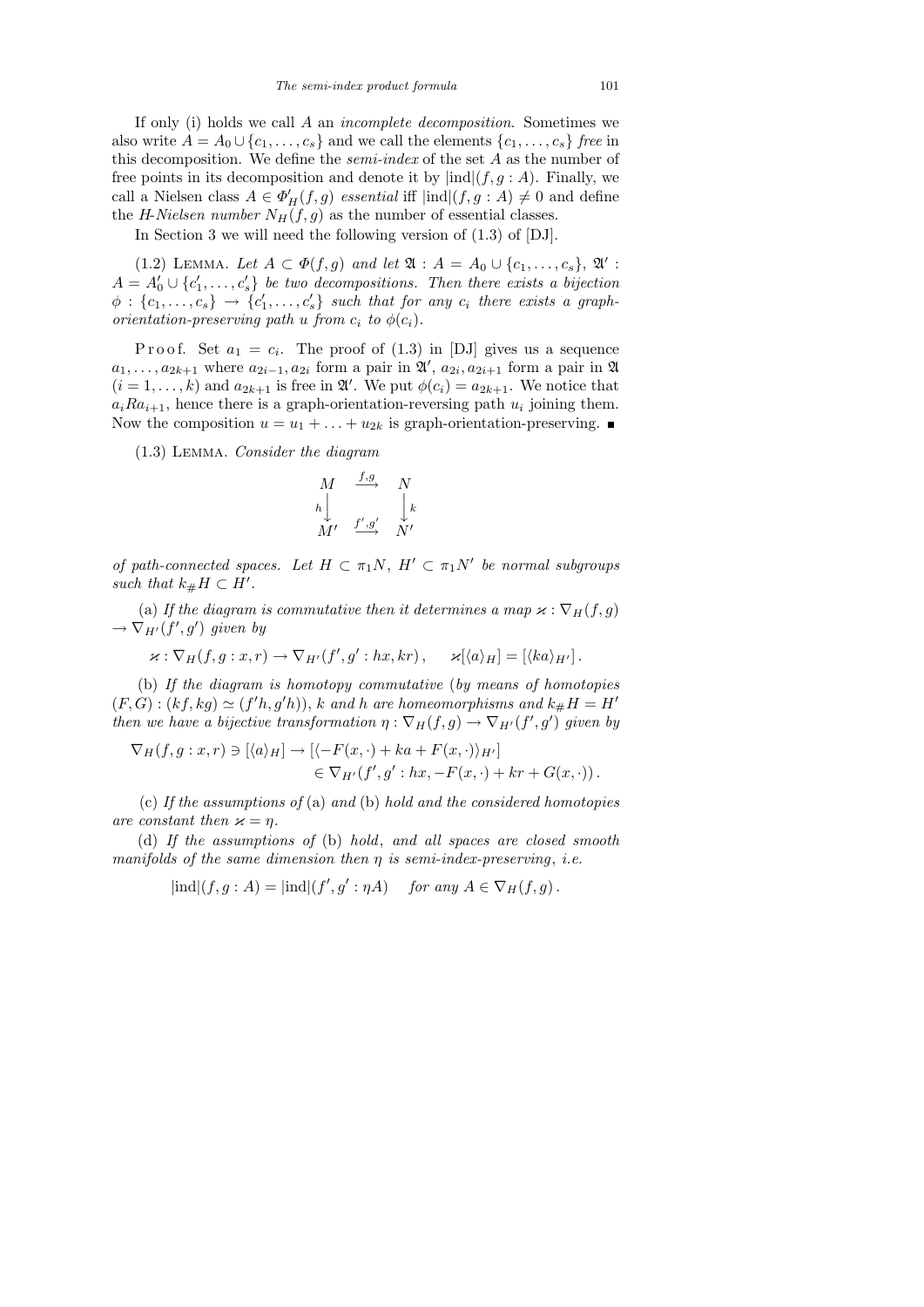P r o o f. (a)–(c) were proved as Lemma  $(2.1)$  in [Je]. It was also shown there that our diagram may be considered as the composition of two squares

$$
\begin{array}{ccc}\nM & \xrightarrow{f,g} & N \\
\parallel & & \parallel \\
M & \xrightarrow{k^{-1}f'h,k^{-1}g'h} & N \\
h & & \downarrow k \\
M' & \xrightarrow{f',g'} & N'\n\end{array}
$$

The upper square is homotopy commutative (with the homotopies  $(k^{-1}F,$  $(k^{-1}G)$  and the lower one is commutative (with constant homotopies). Thus it is enough to show that the transformations  $x_1, x_2$  induced by these diagrams are semi-index-preserving. But  $\varkappa_1 = \mu_{(k^{-1}F, k^{-1}G)}$  (for definition, see  $[Je, (1.6)]$  and we apply  $(1.4)$  of  $[DJ]$ . On the other hand, it is evident that  $\varkappa_2$  is semi-index-preserving since h and k are homeomorphisms.

Let now  $(E, p, B), (E', p', B')$  be locally trivial bundles where the total spaces, base spaces and fibres are smooth connected closed manifolds of respectively equal dimensions. Denote the fibres by  $E_b = p^{-1}b$ ,  $E'_{b'} = p'^{-1}b'$ and let  $\lambda$ ,  $\lambda'$  denote the lifting functions of the Hurewicz fibrations  $(E, p, B)$ ,  $(E', p', B')$ . Since the bundles are locally trivial, we may assume that for any path  $\overline{u}$  in B the map  $\tau_{\overline{u}}$ :  $E_{\overline{u}(0)} \to E_{\overline{u}(1)}$  given by  $\tau_{\overline{u}}(x) = \lambda(x, \overline{u})(1)$  is a homeomorphism.

Consider a commutative diagram

$$
\begin{array}{ccc}\nE & \xrightarrow{f,g} & E' \\
p \downarrow & & \downarrow p' \\
B & \xrightarrow{\bar{f}, \bar{g}} & B'\n\end{array}
$$

Denote by  $f_b: E_b \to E'_{\bar{f}b}, g_b: E_b \to E'_{\bar{g}b}$  the restrictions of  $f, g$ . Let  $b_0, b_1 \in \Phi(\overline{f}, \overline{g})$  be Nielsen equivalent and let  $\overline{u}$  be a path joining them and establishing the Nielsen relation. Then (Sect. 4 in [Je]) the diagram

$$
E_{b_0} \xrightarrow{f_b} E'_{\bar{f}b_0}
$$
  

$$
\tau_{\bar{u}} \downarrow \qquad \qquad \downarrow \tau'_{\bar{f}u}
$$
  

$$
E_{b_1} \xrightarrow{g_b} E'_{\bar{f}b_1}
$$

is homotopy commutative and the computations of Section 4 in [Je] give us a bijective transformation  $T_{\bar{u}} : \nabla_K(f_{b_0}, g_{b_0}) \to \nabla_K(f_{b_1}, g_{b_1})$  where  $K =$  $\ker(\pi_1 E'_b \to \pi_1 E')$ . Moreover, Lemma (1.2) implies that  $T_{\bar{u}}$  is semi-indexpreserving. This implies  $N_K(f_{b_0}, g_{b_0}) = N_K(f_{b_1}, g_{b_1})$  for  $b_0, b_1 \in \Phi(f, \overline{g})$  in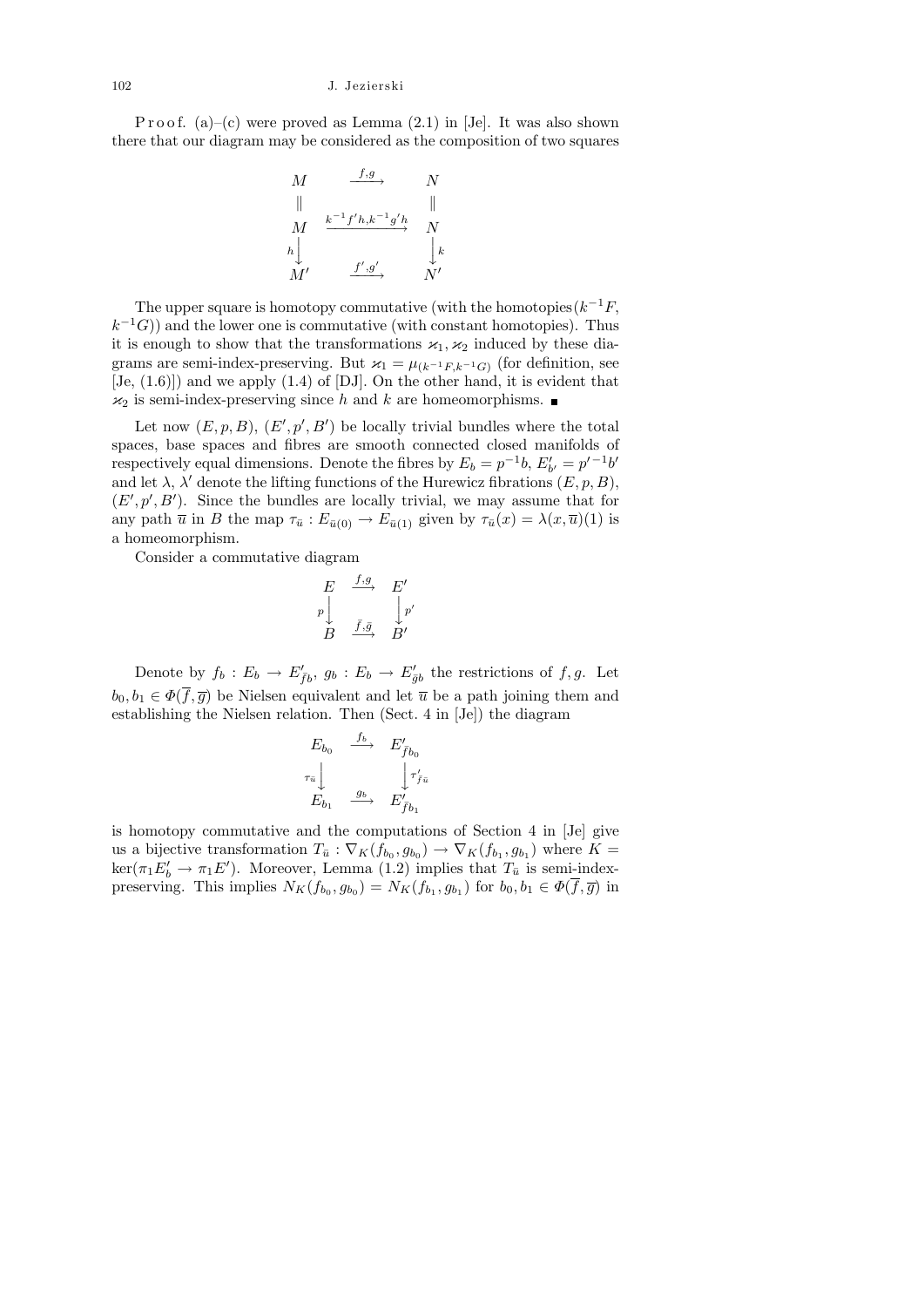the same Nielsen class.

2. Self-reducing coincidence points. Let  $f, g : M \to N$  be transverse. We will discuss the following problem: when does a coincidence point  $x \in \Phi(f, g)$  satisfy  $xRx$ , i.e. when does there exist a graph-orientationreversing loop  $\alpha$  based at  $x$ . We will see that such points may only appear in the non-orientable case and that they are the only obstructions to the semi-index product formula discussed in the next section.

Let  $M, N$  denote again smooth closed connected *n*-manifolds.

(2.1) DEFINITION. Let  $x \in \Phi(f, g)$  and let  $H \subset \pi_1M$ ,  $H' \subset \pi_1N$  denote the subgroups of orientation-preserving elements. We define

$$
C(f_{\#}, g_{\#})_x = \{a \in \pi_1(M, x) : f_{\#}a = g_{\#}a\},
$$
  

$$
C^+(f_{\#}, g_{\#})_x = C(f_{\#}, g_{\#})_x \cap H.
$$

(2.2) LEMMA. Let  $f, g : M \to N$  be transverse and let  $x \in \Phi(f, g)$ . Then  $xRx \text{ if and only if } C^+(f_{\#}, g_{\#})_x \neq C(f_{\#}, g_{\#})_x \cap f_{\#}^{-1}(H') \text{ (in other words, }$ if there exists a loop a based at x such that  $fa \simeq ga$  and exactly one of the loops a or  $fa$  is orientation-preserving).

P r o o f. It suffices to recall the definition of  $xRx$  and observe that

 $a \in C^+(f_{\#}, g_{\#})_x$  means a is orientation-preserving,  $a \in f^{-1}_{\#}(H'$ means  $f_{\#}a$  is orientation-preserving.

A coincidence point x satisfying  $xRx$  will be called self-reducing.

(2.3) Lemma. If a Nielsen class A contains a self-reducing point then any two points in this class are R-related, and thus

$$
|\text{ind}|(f,g:A) = \begin{cases} 0 & \text{if } \#A \text{ is even,} \\ 1 & \text{if } \#A \text{ is odd.} \end{cases}
$$

P r o o f. Let  $x_0 \in A$  be self-reducing and let a be a graph-orientationreversing loop based at  $x_0$ . First we show that  $x_0Rx_1$  for any other  $x_1 \in A$ . Since the two points lie in one Nielsen class, there exists a path  $u$  joining them such that  $fu \simeq gu$ . Now, either u or  $a + u$  is graph-orientationpreserving, which implies  $x_0Rx_1$ .

Let  $x_2 \in A$ . Then  $x_1Rx_0$ ,  $x_0Rx_0$ ,  $x_0Rx_2$  and the odd transitivity implies  $x_1Rx_2$  (see [DJ, (1.3)]).

 $(2.4)$  EXAMPLE. Let M be a non-orientable two-dimensional connected manifold. It may be regarded as a CW-complex with a unique 2-cell. Let  $f': M \to S^2$  be a map which sends the 1-skeleton into a point  $y_1 \in S^2$  and the interior of the 2-cell diffeomorphically onto  $S^2 - y_1$ . Let  $g' : M \to S^2$ denote the constant map with  $g'(M) = y_0 \neq y_1$ . Then the pair  $(f', g')$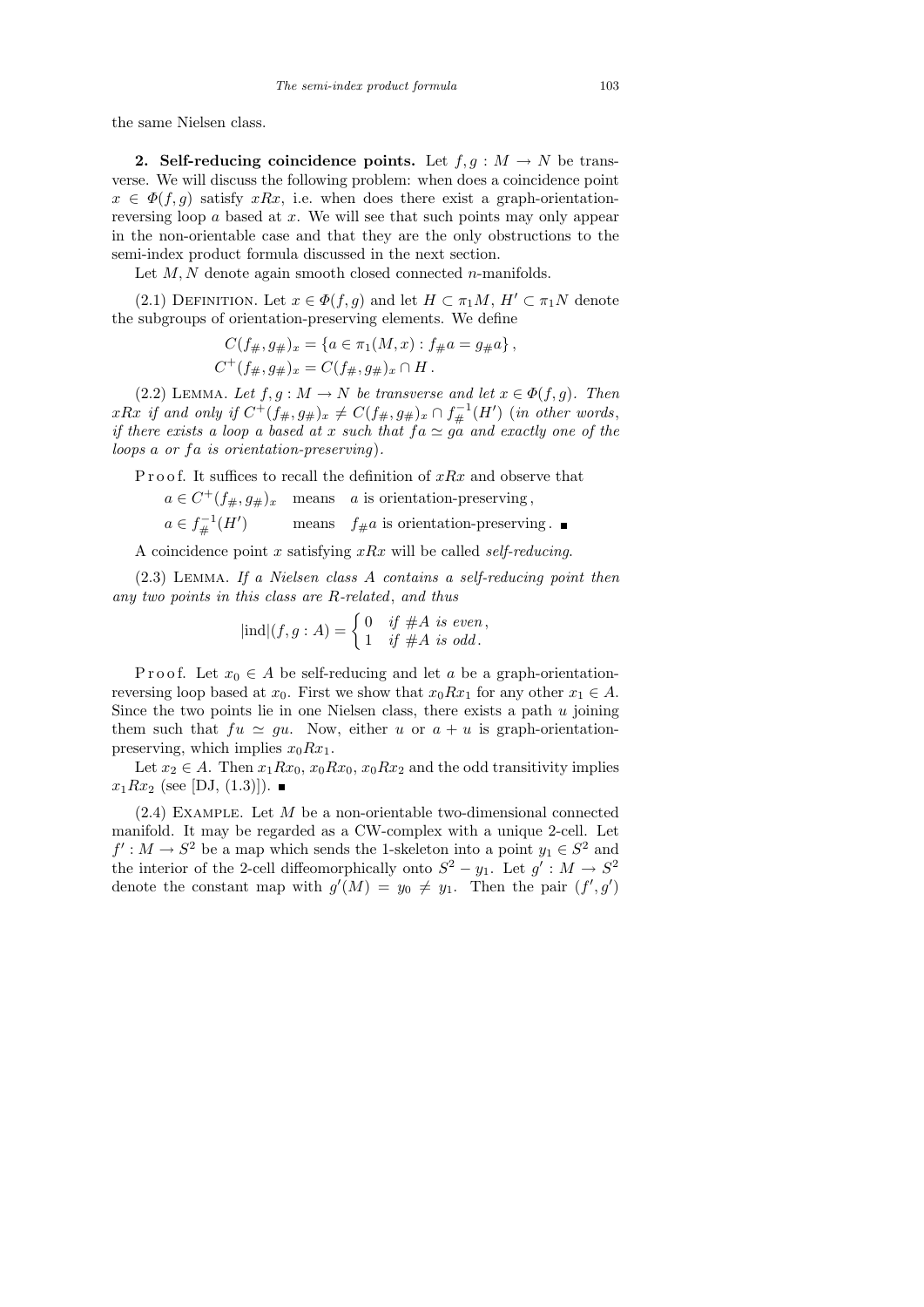is transverse and  $\Phi(f', g')$  consists of a single point  $x_0$ . This point is selfreducing since there exists an orientation-reversing loop at  $x_0$  whose images by  $f'$  and  $g'$  are null homotopic.

Now we consider the maps  $\overline{f}, \overline{g}: S^2 \to S^2$  where  $\overline{f} = id_{S^2}, \overline{g}(x, y, z) =$  $(-x, -y, z)$ . This pair is transverse and  $\Phi(f, \overline{g}) = \{(0, 0, 1), (0, 0, -1)\}$  ${b_0, b_1}$  are two Nielsen equivalent points which are not R-related (since  $S^2$ is orientable). Notice that  $\text{ind}(f', g') = 1$ ,  $N(f', g') = 1$  and  $\text{ind}(\overline{f}, \overline{g}) = 2$ ,  $N(\overline{f}, \overline{q}) = 1$ . Consider the diagram

$$
\begin{array}{ccc}\nS^2 \times M & \xrightarrow{f,g} & S^2 \times S^2 \\
p_1 \downarrow & & \downarrow p_1 \\
S^2 & \xrightarrow{\bar{f}, \bar{g}} & S^2\n\end{array}
$$

where  $f = \overline{f} \times f'$ ,  $g = \overline{g} \times g'$  and  $p_1$  denotes the projection on the first factor. Then  $\Phi(\overline{f} \times f', \overline{g} \times g') = \{(b_0, x_0), (b_1, x_0)\}\$ and the two points are Nielsen equivalent. Each of them is self-reducing (since so is  $x_0 \in \Phi(f', g')$ ) and now Lemma  $(2.3)$  implies  $|ind|(f,g) = 0$ .

The example shows that the product formula does not hold in general for the coincidence semi-index:

$$
|\text{ind}|(f,g) = 0 \neq 2 \cdot 1 = |\text{ind}|(\overline{f}, \overline{g})|\text{ind}|(f', g').
$$

We also notice that  $N(f,g) = 0 \neq 1 \cdot 1 = N(\overline{f}, \overline{g})N(f', g').$ 

(2.5) LEMMA. Let  $F, G : M \times I \rightarrow N$  be a pair of homotopies and set  $f_t = F(\cdot, t), g_t = G(\cdot, t)$   $(t \in I)$ . Let  $A_0 \in \Phi'(f_0, g_0), A_1 \in \Phi'(f_1, g_1)$  be two Nielsen classes corresponding under these homotopies and let u be a path joining some points  $x_0 \in A_0$ ,  $x_1 \in A_1$  such that the paths  $F(u(\cdot), \cdot)$ ,  $G(u(\cdot), \cdot)$  are homotopic. Then the isomorphism  $\phi : \pi_1(M, x_0) \to \pi_1(M, x_1)$ given by  $\phi\langle a\rangle=\langle -u+a+u\rangle$  carries  $C(f_{0\#},g_{0\#})_{x_0}$  onto  $C(f_{1\#},g_{1\#})_{x_1}$  and  $C^+(f_{0\#}, g_{0\#})_{x_0}$  onto  $C^+(f_{1\#}, g_{1\#})_{x_1}$ .

(2.6) DEFINITION. A Nielsen class  $A \in \Phi'(f,g)$  is called *defective* if  $C^+(f_{\#}, g_{\#})_x \neq C(f_{\#}, g_{\#})_x \cap f_{\#}^{-1}H'$  for some  $x \in A$ .

Lemma  $(2.5)$  implies that A is defective if the above inequality holds for any  $x \in A$ . Both  $(2.2)$  and  $(2.5)$  imply

(2.7) COROLLARY. Let  $(f, g)$  be a pair of continuous maps and let  $(f', g')$ be a transverse pair homotopic to it. Let  $A \in \Phi'(f,g)$  and  $A' \in \Phi'(f',g')$ correspond under this homotopy. Then the class A is defective iff any point of  $A'$  is self-reducing.

Recall that the *Jiang group* is given by  $J(X, x) = \{a \in \pi_1(X, x) : \text{there}$ exists a cyclic homotopy  $H : id_X \simeq id_X$  such that  $\langle H(x, \cdot) \rangle = a$  [J].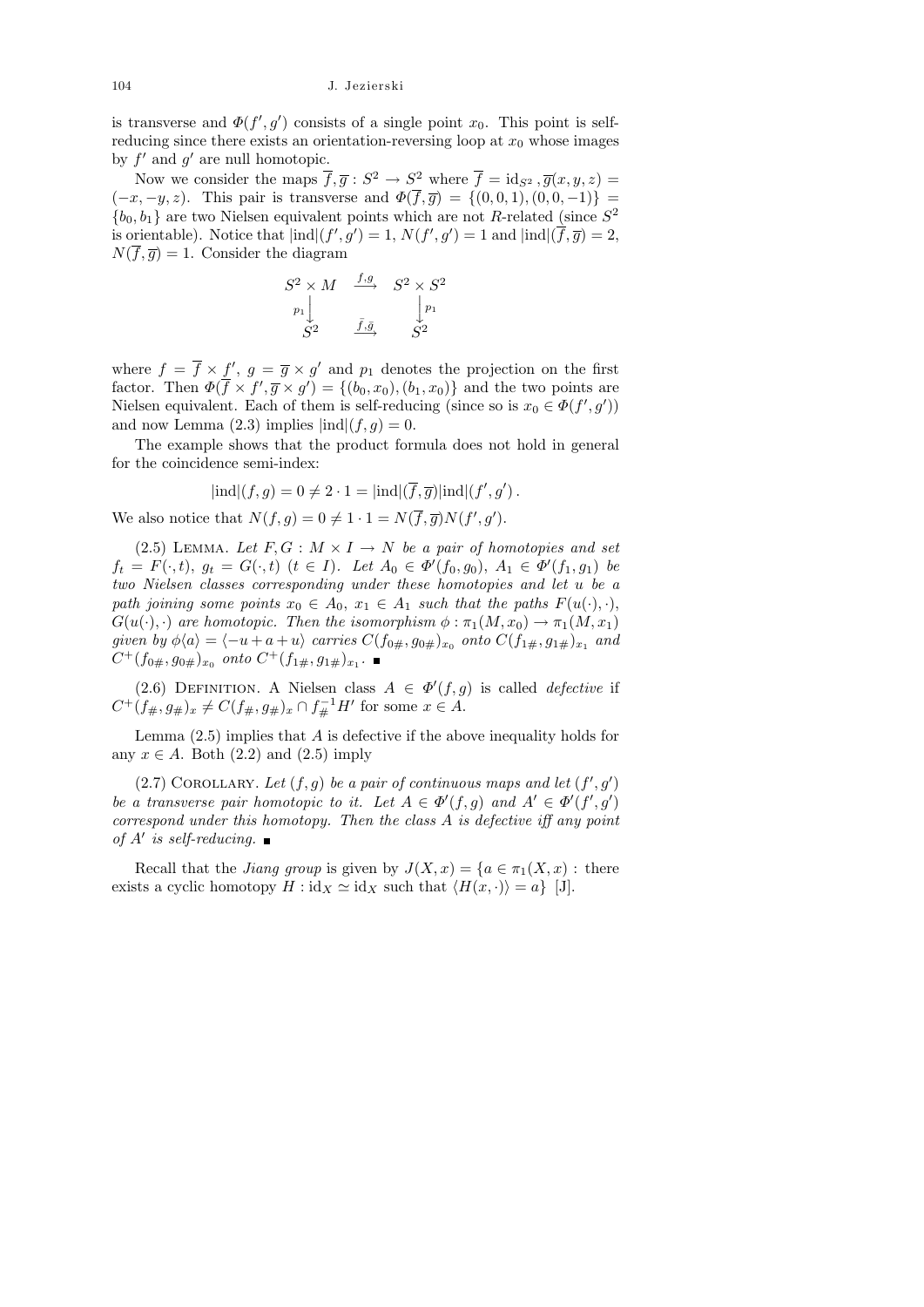(2.8) LEMMA ([Y], [Je, (6.6)]). Let  $f, g : M \rightarrow N$  be maps between manifolds of the same dimension and let  $H \subset \pi_1 N$  be a normal subgroup such that  $H \subset J(N)$ . Suppose that  $A_0, A_1 \in \Phi'(f, g)$  satisfy  $\mathrm{id}_{\nabla} A_0 = \mathrm{id}_{\nabla} A_1$ where  $\mathrm{id}_{\nabla} : \nabla(f,g) \to \nabla_H(f,g)$  is induced by  $(\mathrm{id}_M, \mathrm{id}_N)$ . Then  $|\mathrm{ind}|(f,g:$  $A_0$ ) =  $\text{ind}(f, g : A_1)$ . Moreover,  $A_0$  is defective iff  $A_1$  is defective.

Proof. It was shown in  $[Je, (6.6)]$  that there is a cyclic homotopy  $(F, G) : (f, g) \simeq (f, g)$  such that  $\mu_{(F, G)} A_0 = A_1$ . Since  $\mu$  is semi-indexpreserving, the first part follows. Now the second part follows from (2.5).  $\blacksquare$ 

(2.9) Lemma. Consider a homotopy commutative diagram

$$
\begin{array}{ccc}\nM & \xrightarrow{f,g} & N \\
h & & \downarrow k \\
M' & \xrightarrow{f',g'} & N'\n\end{array}
$$

where h and k are homeomorphisms. Suppose that  $A \in \Phi'(f,g)$  and  $\eta(A) \in$  $\Phi'(f',g')$ . Then  $A \in \Phi'(f,g)$  is defective iff  $\eta(A) \in \Phi'(f',g')$  is defective where  $\eta$  is defined in Lemma (1.3)(b).

P r o o f. Let us represent our diagram as in the proof of  $(1.3)$ :

$$
\begin{array}{ccc}\nM & \xrightarrow{f,g} & N \\
\parallel & & \parallel \\
M & \xrightarrow{k^{-1}f'h,k^{-1}g'h} & N \\
h & & \downarrow k \\
M' & \xrightarrow{f',g'} & N'\n\end{array}
$$

We will use the notation of that proof. Lemma  $(2.5)$  implies that A is defective iff so is  $\varkappa_1 A$ . Since the lower square is strictly commutative, the last is equivalent to the defectivity of  $\varkappa_2 \varkappa_1(A) = \eta(A)$ .

3. The semi-index product formula. In this section we will show that the defective classes are the only obstructions to the coincidence semiindex product formula. To do this we will need to study the graphs of fibre maps. We first introduce the necessary notations.

Let  $(V, p, E), (V', p', E')$  be locally trivial real *n*-dimensional vector bundles over the spaces  $E$  and  $E'$  and consider a commutative diagram

$$
\begin{array}{ccc}\nV & \xrightarrow{F,G} & V' \\
p & & \downarrow p' \\
E & \xrightarrow{f,g} & E'\n\end{array}
$$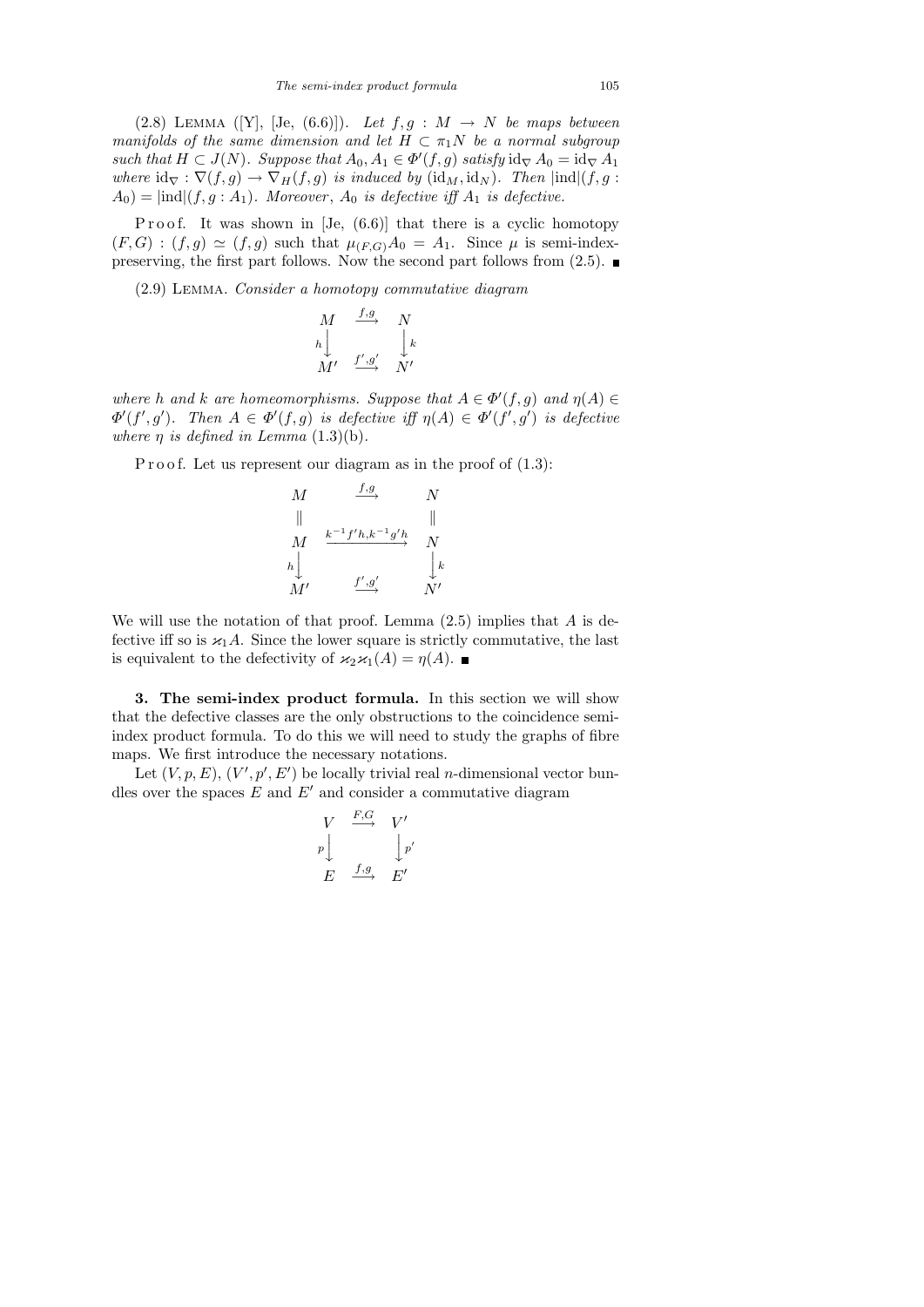of homomorphisms of these bundles. Let  $V_x = p^{-1}(x)$ ,  $V'_{x'} = p'^{-1}(x')$  be fibres. Denote the graphs of the restrictions by

$$
\Gamma_F(x) = \{(v, Fv) : v \in V_x\} \subset V_x \times V'_{fx},
$$
  

$$
\Gamma_G(x) = \{(v, Gv) : v \in V_x\} \subset V_x \times V'_{gx}.
$$

Then the graphs  $\Gamma_F = \bigcup_{x \in E} \Gamma_F(x)$ ,  $\Gamma_G = \bigcup_{x \in E} \Gamma_G(x)$  are *n*-dimensional vector bundles over  $E$  with projections being restrictions of the composition  $V \times V' \to V \to E.$ 

 $(3.1)$  DEFINITION. We will say that F is *transverse* to G if

$$
\Gamma_F(x) \oplus \Gamma_G(x) = V_x \times V'_{fx} \quad \text{ for any } x \in \Phi(f, g) .
$$

(It is clear that smooth maps are transverse in the sense of Section 1 iff their tangent maps

$$
\begin{array}{ccc}\nTM & \xrightarrow{Tf,Tg} & TN \\
\downarrow & & \downarrow \\
M & \xrightarrow{f,g} & N\n\end{array}
$$

are transverse in the above sense.)

Let  $V^0 \subset V$ ,  $V'^0 \subset V'$  be k-dimensional subbundles such that  $F(V^0) \cup$  $G(V^0) \subset V'^0$ . Let  $F^0, G^0: V^0 \to V'^0$  denote the restrictions of F, G. Let  $V^1 = V/V^0$ ,  $V'^1 = V'/V'^0$  denote the quotient bundles and  $F^1, G^1 : V^1 \to V'$  $V'^1$  the maps induced by F, G. (We will use this notation to study fibre maps of manifolds

$$
\begin{array}{ccc}\nE & \xrightarrow{f,g} & E' \\
p \downarrow & & \downarrow p' \\
B & \xrightarrow{\bar{f}, \bar{g}} & B'\n\end{array}
$$

Then  $V = TE$ ,  $V' = TE'$ ;  $V^0 \subset V$ ,  $V'^0 \subset V'$  are the subbundles tangent to the fibres and  $V^1$ ,  $V'^1$  are normal to the fibres.)

Now we have a commutative diagram with exact rows

$$
\begin{array}{ccccccc}\n0 & \longrightarrow & V^{0} & \xrightarrow{i} & V & \xrightarrow{j} & V^{1} & \longrightarrow & 0 \\
F^{0}, G^{0} & & & F, G & & F^{1}, G^{1} & \\
0 & \longrightarrow & V^{\prime 0} & \xrightarrow{i'} & V^{\prime} & \xrightarrow{j'} & V^{\prime 1} & \longrightarrow & 0\n\end{array}
$$

together with exact sequences of vector spaces

$$
\begin{aligned} 0\to V^0_x\times V'^0_{fx} &\to V_x\times V'_{fx}\to V^1_x\times V'^1_{fx}\to 0\,,\\ 0\to V^0_x\times V'^0_{gx} &\to V_x\times V'_{gx}\to V^1_x\times V'^1_{gx}\to 0\,, \end{aligned}
$$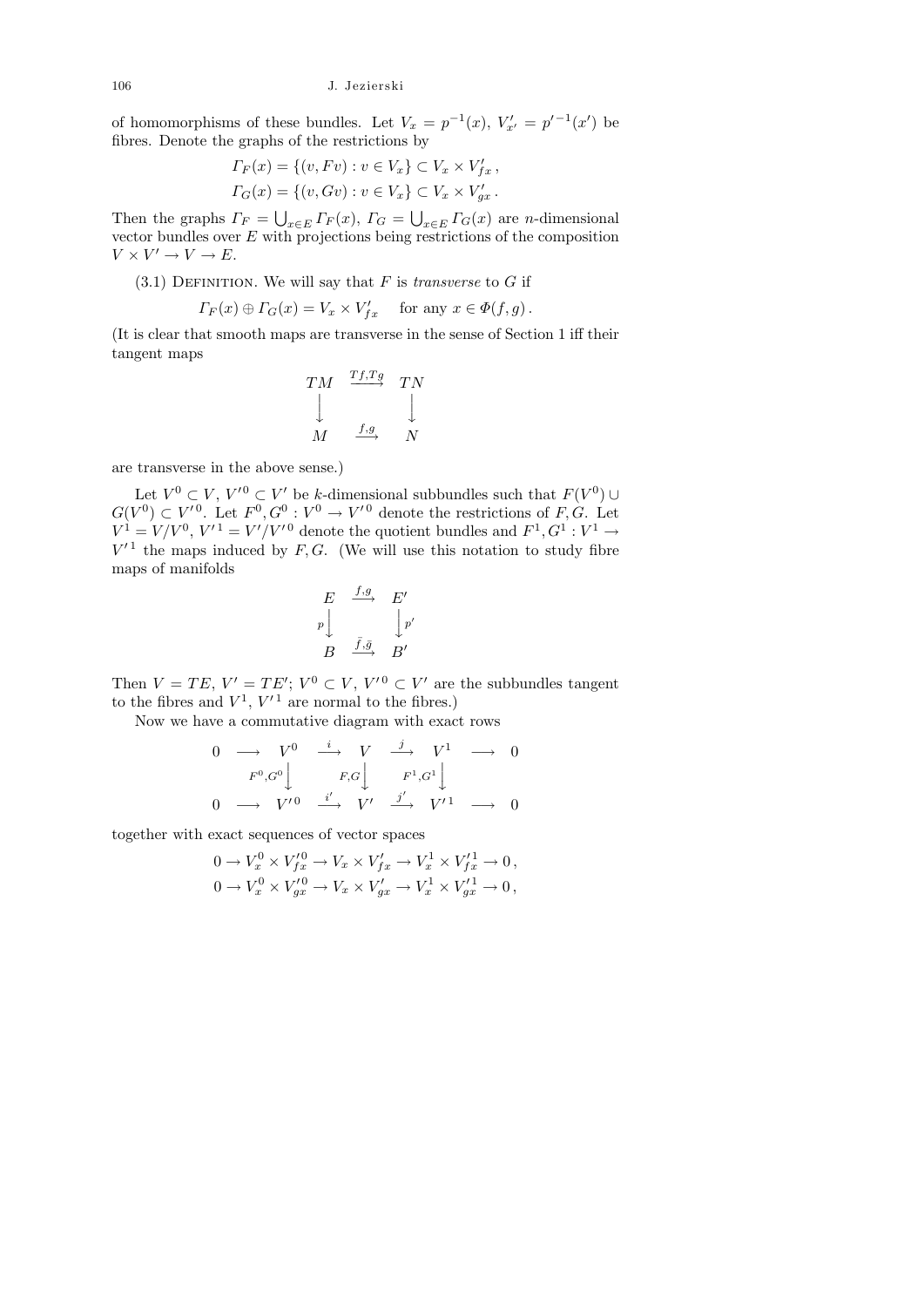and vector bundles

$$
0 \to \Gamma_{F^0} \to \Gamma_F \to \Gamma_{F^1} \to 0,
$$
  

$$
0 \to \Gamma_{G^0} \to \Gamma_G \to \Gamma_{G^1} \to 0.
$$

One can easily check

(3.2) COROLLARY. If any two pairs out of  $(F^0, G^0)$ ,  $(F, G)$ ,  $(F^1, G^1)$  are transverse then so is the third.  $\blacksquare$ 

Let  $x, y \in \Phi(f, g)$  and let a path u establish the Nielsen relation between them. Denote by  $\delta_t(F)$  ( $\delta_t(G)$ ) the translation of the orientation of the bundle  $\Gamma_F$  ( $\Gamma_G$ ) along u. Then  $\delta_0 = \delta_0(F) \wedge \delta_0(G)$  is an orientation of  $V_x \times V'_{fx}$ ; let  $\delta_1$  be its translation in the fibre bundle  $p \times p' : V \times V' \to E \times E'$ along the path  $(u, fu)$  (or equivalently along  $(u, gu)$ ).

 $(3.3)$  DEFINITION. We say that the path u is *graph-orientation-preserving* (-reversing) if  $\delta_1 = \delta_1(F) \wedge \delta_1(G)$   $(\delta_1 = -\delta_1(F) \wedge \delta_1(G)).$ 

Consider again a transverse pair  $f, g : M \to N$  and a path u establishing the Nielsen relation between two coincidence points. Then  $u$  is graphorientation-preserving in the sense of Section 1 iff it is so in the above sense for

$$
\begin{array}{ccc}\nTM & \xrightarrow{Tf,Tg} & TN \\
\downarrow & & \downarrow \\
M & \xrightarrow{f,g} & N\n\end{array}
$$

(3.4) DEFINITION. Let  $0 \to V^0 \to V \to V^1 \to 0$  be a short exact sequence of finite-dimensional vector spaces. Orientations  $\alpha^0, \alpha, \alpha^1$  of these spaces will be called *compatible* if there exists an ordered basis  $(a_1, \ldots, a_n)$  of V such that  $\alpha^0 = [(a_1, \ldots, a_s)], \alpha = [(a_1, \ldots, a_n)], \alpha^1 = [(ja_{s+1}, \ldots, ja_n)]$ (here  $s = \dim V^0$ ).

(3.5) Remark. Let  $0 \to V^0 \to V \to V^1 \to 0$  be an exact sequence of locally trivial vector bundles over a space  $E$ . Let  $u$  be a path in  $E$  and let  $\alpha_t^0, \alpha_t, \alpha_t^1$  be translations of some orientations along u. Then  $\alpha_0^0, \alpha_0, \alpha_0^1$  are compatible iff  $\alpha_t^0, \alpha_t, \alpha_t^1$  are compatible for any  $t \in [0, 1]$ .

(3.6) Lemma. Consider a commutative diagram of vector bundles

$$
\begin{array}{ccccccccc}\n0 & \longrightarrow & V^0 & \xrightarrow{i} & V & \xrightarrow{j} & V^1 & \longrightarrow & 0 \\
F^0, G^0 & & & F, G & & F', G' & \\
0 & \longrightarrow & V'^0 & \xrightarrow{i'} & V' & \xrightarrow{j'} & V'^1 & \longrightarrow & 0\n\end{array}
$$

where i, j and i', j' cover the identity maps of E and E' respectively, the rows are exact and  $(F^0, G^0)$ ,  $(F, G)$ ,  $(F^1, G^1)$  are transverse pairs of vector bundle homomorphisms covering some maps  $f, g : E \to E'$ . Let a path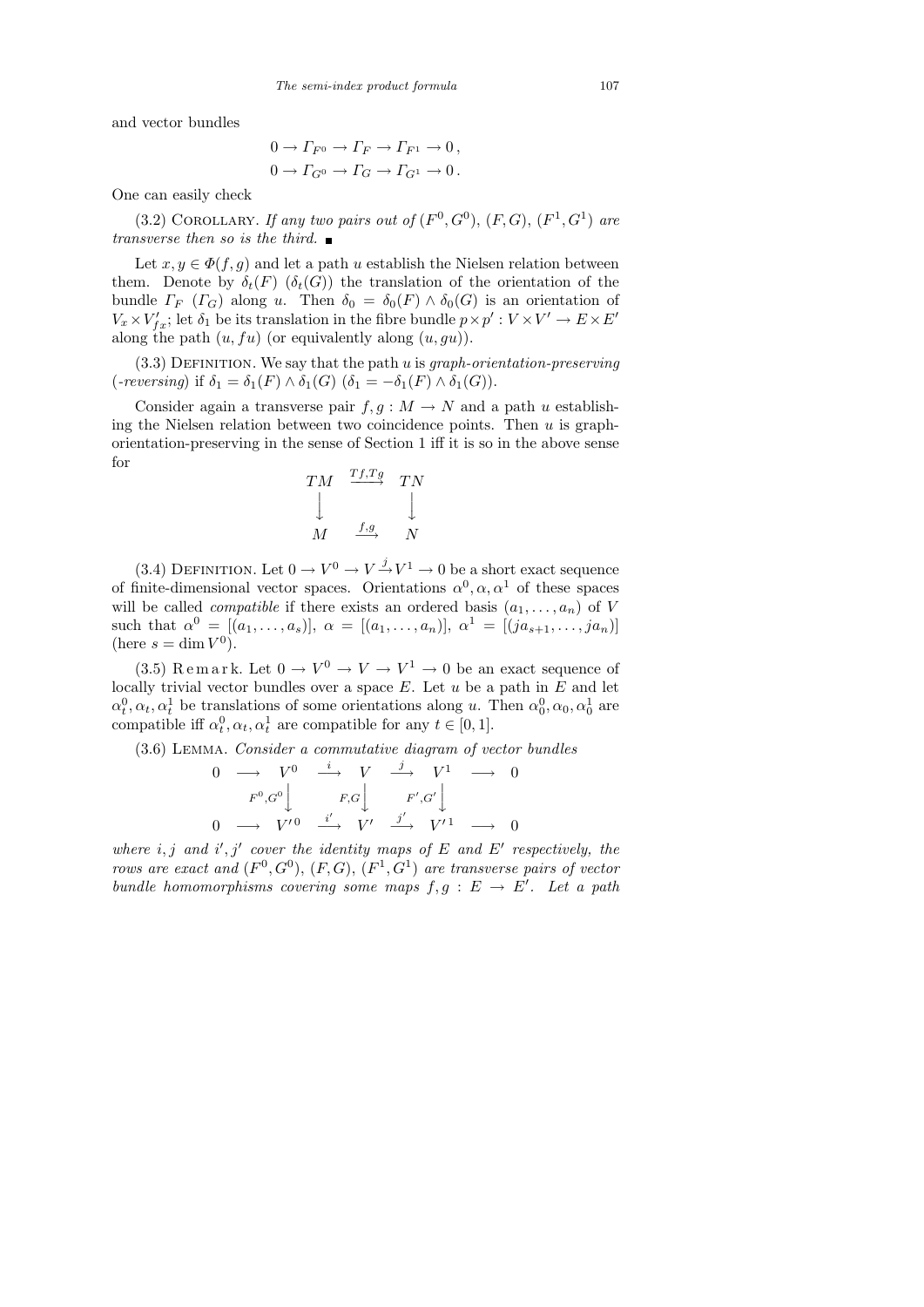u establish the Nielsen relation between some  $x, y \in \Phi(f, g)$ . Then if u is graph-orientation-preserving with respect to two pairs out of  $(F^0, G^0)$ ,  $(F, G), (F<sup>1</sup>, G<sup>1</sup>)$  then it is so with respect to the third.

P r o o f. Put  $\varepsilon = +1$  (-1) if u is graph-orientation-preserving (-reversing) with respect to  $(F, G)$ . Similarly we define  $\varepsilon^0$  and  $\varepsilon^1$ . We will show that  $\varepsilon = \varepsilon^0 \varepsilon^1.$ 

Denote by  $\alpha_t(F^0), \alpha_t(F), \alpha_t(F^1)$  and  $\alpha_t(G^0), \alpha_t(G), \alpha_t(G^1)$  compatible translations of orientations in

$$
0 \to \Gamma_{F^0} \to \Gamma_F \to \Gamma_{F^1} \to 0 \quad \text{and} \quad 0 \to \Gamma_{G^0} \to \Gamma_G \to \Gamma_{G^1} \to 0
$$

along u. Set  $\alpha_0^0 = \alpha_0(F^0) \wedge \alpha_0(G^0)$ ,  $\alpha_0 = \alpha_0(F) \wedge \alpha_0(G)$  and  $\alpha_0^1 = \alpha_0(F^1) \wedge$  $\alpha_0(G^1)$ . Then  $\alpha_0^0, (-1)^{kl}\alpha_0, \alpha_0^1$  are compatible (here  $k = \dim E_x^0$ ,  $l =$ dim  $E_x^1$ ). Let  $\alpha_t^0$ ,  $(-1)^{kl}\alpha_t$ ,  $\alpha_t^1$  be the translations in the bundles  $V^0 \times V'^0$ ,  $V \times V'$ ,  $V^1 \times V'^1 \to E \times E'$  along  $(u, fu)$ . By (3.5) we get for  $t = 1$  the compatible orientations

(\*) 
$$
\alpha_1^0, (-1)^{kl} \alpha_1, \alpha_1^1
$$
.

But

$$
(**) \qquad \begin{cases} \alpha_1^0 = \varepsilon^0 \alpha_1(F^0) \wedge \alpha_1(G^0), \\ \alpha_1 = \varepsilon \alpha_1(F) \wedge \alpha_1(G), \\ \alpha_1^1 = \varepsilon^1 \alpha_1(F^1) \wedge \alpha_1(G^1). \end{cases}
$$

Now since  $\alpha_1(F^0), \alpha_1(F), \alpha_1(F^1)$  and  $\alpha_1(G^0), \alpha_1(G), \alpha_1(G^1)$  are compatible, so are also

$$
(***) \qquad \alpha_1(F^0) \wedge \alpha_1(G^0), \ (-1)^{kl}\alpha_1(F) \wedge \alpha_1(G), \ \alpha_1(F^1) \wedge \alpha_1(G^1).
$$

Finally, we substitute (∗∗) into (∗) and compare with (∗∗∗). This implies  $\varepsilon^0 \varepsilon \varepsilon^1 = 1.$ 

(3.7) Lemma. Consider a commutative diagram of homomorphisms between k-dimensional vector bundles

$$
\overline{V} \xrightarrow{\overline{F}, \overline{G}} \overline{V'}
$$
\n
$$
\overline{\pi} \begin{bmatrix} P & \xrightarrow{\overline{F}, \overline{G}} & \overline{V'} \\ \uparrow & \searrow & \searrow & \nearrow \\ \pi & & \downarrow & \downarrow \pi' \\ \downarrow & \nearrow & \nearrow & \nearrow \\ \hline E & & \xrightarrow{\overline{f}, \overline{g}} & E' & \searrow \\ \overline{E} & & \xrightarrow{\overline{f}, \overline{g}} & & \searrow \end{bmatrix} \overline{\pi'}
$$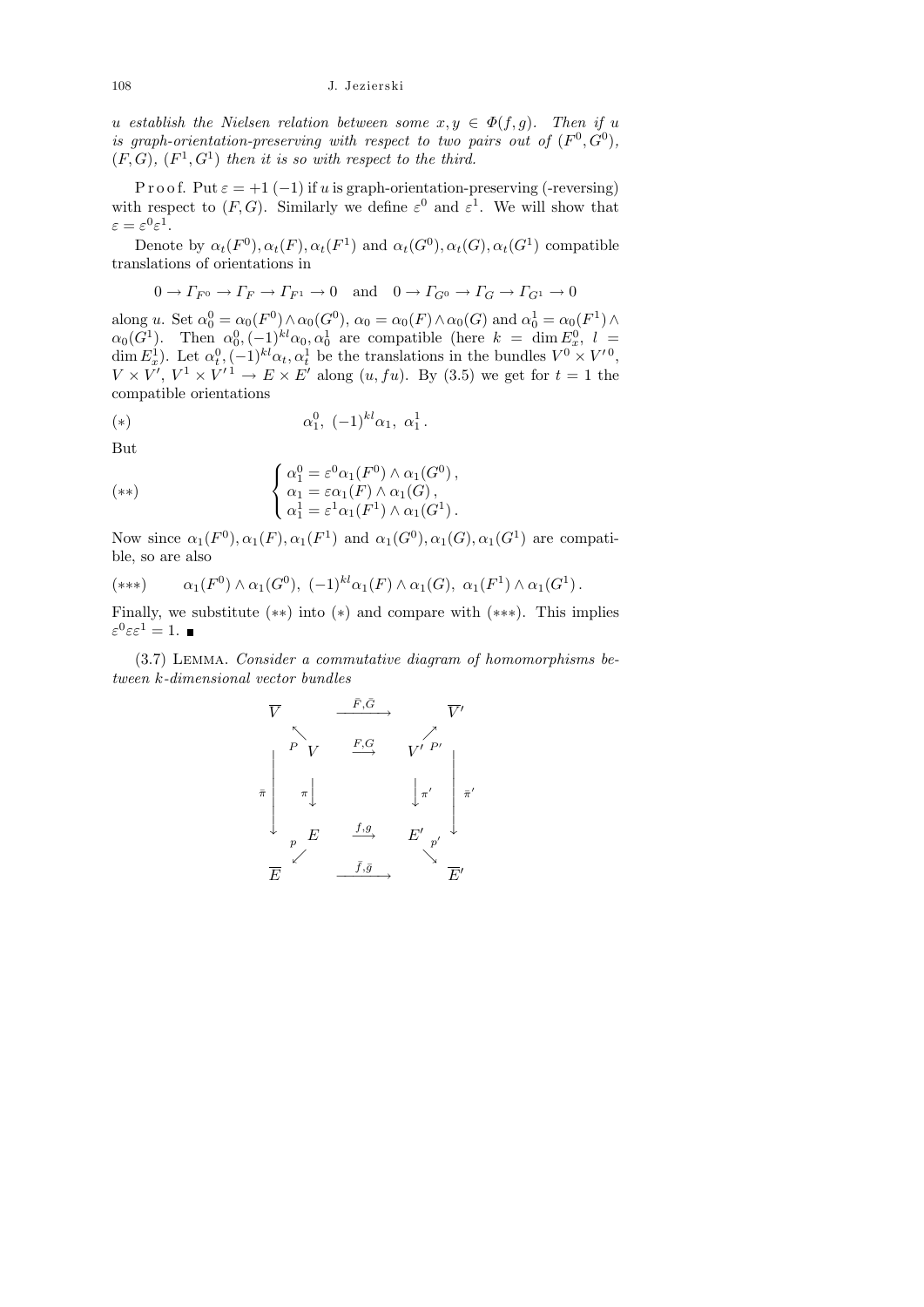Let  $(F, G), (\overline{F}, \overline{G})$  be transverse and let P, P' be isomorphisms on the fibres. Let  $x, y \in \Phi(f, g)$  and let u establish the Nielsen relation between them. Then  $\bar{x} = px, \bar{y} = py \in \Phi(\bar{f}, \bar{g})$  and  $\bar{u} = pu$  establishes the Nielsen relation. Moreover, u is graph-orientation-preserving iff so is  $\overline{u}$ .

P r o o f. Only the last statement requires a proof. Let  $\delta_t(F)$  and  $\delta_t(G)$ denote orientations of  $\Gamma_{u(t)}(F)$  and  $\Gamma_{u(t)}(G)$  respectively. Then  $\delta_t(F) =$  $(P \times P')_* \delta_t(F)$ ,  $\delta_t(\overline{G}) = (P \times P')_* \delta_t(G)$  are orientations of  $\Gamma_{\bar{u}(t)}(\overline{F})$  and  $\Gamma_{\bar{u}(t)}(\overline{G})$  respectively. Then  $\delta_0 = \delta_0(F) \wedge \delta_0(\overline{G})$  is an orientation of  $V_x \times$  $V'_{fx}$ . Let  $\overline{\delta}_t$  be its translation along  $(u, fu)$ . Then  $\overline{\delta}_0 = (P \times P')_* \delta_0$  is an orientation of  $V_x \times V_{fx}$  and  $\overline{\delta}_t = (P \times P')_* \delta_t$  is its translation along  $(\overline{u}, f\overline{u})$ . Suppose that  $\delta_1 = \varepsilon \delta_1(F) \wedge \delta_1(G)$ . Then  $\overline{\delta}_1 = (P \times P')_{*} \delta_1 =$  $\varepsilon[(P \times P')_* \delta_1(F)] \wedge [(P \times P')_* \delta_1(G)] = \varepsilon \delta_1(F) \wedge \delta_1(\overline{G}).$ 

Consider a locally trivial fibre bundle  $(E, p, B)$  where all spaces involved are smooth manifolds. Set

 $TE =$  the tangent bundle to E,

 $T^{0}E =$  the bundle tangent to the fibres,

 $\nu(E) = TE/T^{0}E$  = the bundle normal to the fibres.

Then  $p : E \to B$  induces the vector bundle homomorphism

$$
\begin{array}{ccc}\n\nu(E) & \xrightarrow{Tp} & TB \\
\downarrow & & \downarrow \\
E & \xrightarrow{p} & B\n\end{array}
$$

which is an isomorphism on the fibres.

(3.9) Lemma. Consider a commutative diagram

$$
\begin{array}{ccc}\nE & \xrightarrow{f,g} & E' \\
p \downarrow & & \downarrow p' \\
B & \xrightarrow{\bar{f}, \bar{g}} & B'\n\end{array}
$$

and suppose that the pairs  $(f, g)$ ,  $(\overline{f}, \overline{g})$  and  $(f_b, g_b)$  are transverse for any  $b \in \Phi(\overline{f}, \overline{g})$ . Let  $x_0, x_1 \in \Phi(f, g)$  and let u be a path establishing the Nielsen relation between them. Consider :

(a) the diagram

$$
\begin{array}{ccc}\nT^0 E & \xrightarrow{T} f^0, Tg^0 & T^0 E' \\
\downarrow & & \downarrow & \text{and the path } u \,, \\
E & \xrightarrow{f,g} & E' & \n\end{array}
$$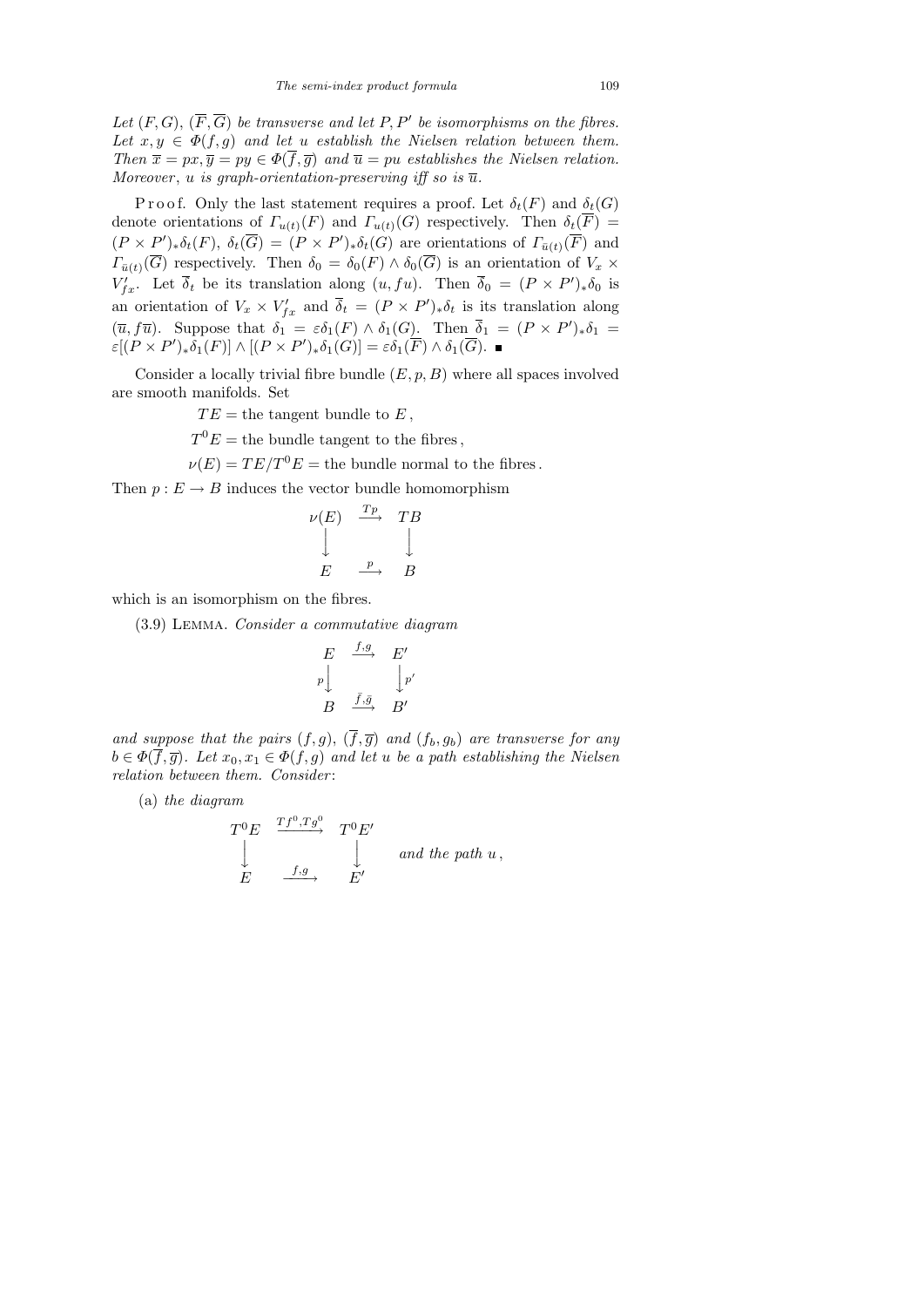(b) the diagram

$$
\begin{array}{ccc}\nTE & \xrightarrow{Tf,Tg} & TE' \\
\downarrow & & \downarrow \\
E & \xrightarrow{f,g} & E'\n\end{array}\n\quad and the path u,
$$

(c) the diagram

$$
\begin{array}{ccc}\nTB & \xrightarrow{T\bar{f}, T\bar{g}} & TB' \\
\downarrow & & \downarrow & \text{and the path }\overline{u} \ . \\
B & \xrightarrow{\bar{f}, \bar{g}} & B'\n\end{array}
$$

If in any two of the above cases the path considered is graph-orientationpreserving, then the same is true in the third case.

P r o o f. We consider the commutative diagram with exact rows

$$
\begin{array}{ccccccc}\n0 & \longrightarrow & T^0E & \longrightarrow & TE & \longrightarrow & \nu(E) & \longrightarrow & 0 \\
 & & \uparrow_{f^0,Tg^0} & & & \uparrow_{f,Tg} & & \uparrow_{f^1,Tg^1} & & \\
0 & \longrightarrow & T^0E' & \longrightarrow & TE' & \longrightarrow & \nu(E') & \longrightarrow & 0\n\end{array}
$$

By (3.6), u is graph-orientation-preserving with respect to  $(Tf, Tg)$  if it is simultaneously orientation-preserving or orientation-reversing with respect to  $(Tf^0, Tg^0)$  and  $(Tf^1, Tg^1)$ . But by (3.7), u is orientation-preserving with respect to  $(Tf^1, Tg^1)$  iff so is  $\overline{u}$  with respect to  $(T\overline{f}, T\overline{g})$ .

(3.10) Lemma. Consider a homomorphism of vector bundles

$$
\begin{array}{ccc}\nV & \xrightarrow{F,G} & V' \\
\downarrow & & \downarrow \\
E & \xrightarrow{f,g} & E'\n\end{array}
$$

Let F, G be transverse and let u be a path in E satisfying  $fu = gu$ . Then u is graph-orientation-preserving.

P r o o f. For any  $t \in [0,1]$  we have

$$
\Gamma_F(u(t)) \oplus \Gamma_G(u(t)) = V_{u(t)} \times V'_{fu(t)}.
$$

If  $\alpha_t(F)$  and  $\alpha_t(G)$  are translations of some orientations of  $\Gamma_F$  and  $\Gamma_G$ along u then  $\alpha_t(F) \wedge \alpha_t(G)$  is the translation of an orientation of the bundle  $V \times V' \rightarrow E \times E'$  along  $(u, fu = gu)$ .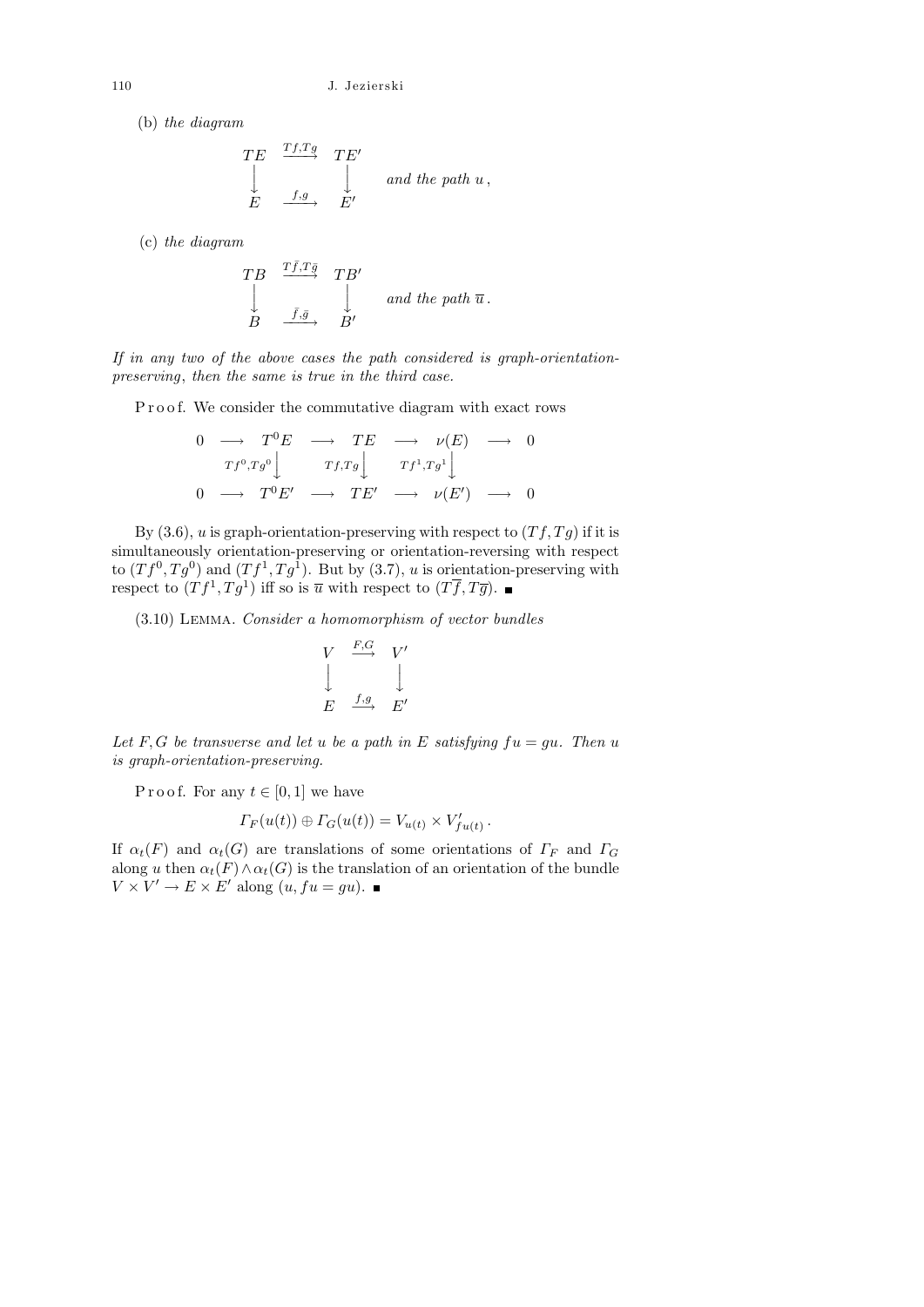(3.11) Lemma. Consider a commutative diagram

$$
\begin{array}{ccc}\n(E & \xrightarrow{f,g} & E' \\
\downarrow p & & \downarrow p' \\
B & \xrightarrow{\bar{f}, \bar{g}} & B'\n\end{array}
$$

where  $(E, p, B)$ ,  $(E', p', B')$  are locally trivial fibre bundles whose fibres are smooth closed n-manifolds. Suppose that  $f_b, g_b$  are transverse for  $b \in \Phi(\overline{f}, \overline{g})$ . Let  $b_0, b_1 \in \Phi(\overline{f}, \overline{g})$  and let  $\overline{u}$  establish the Nielsen relation between  $b_0$  and  $b_1$ . Then there exist decompositions (maybe incomplete)  $\Phi(f_{b_0}, g_{b_0}) = A_0 \cup$  $\{w_1, \ldots, w_r\}, \ \Phi(f_{b_1}, g_{b_1}) = A_1 \cup \{w'_1, \ldots, w'_r\} \text{ and paths } u_i \text{ in } E \text{ joining }$  $w_i$  and  $w'_i$  and such that  $fu_i \simeq gu_i$ ,  $pu_i \simeq \overline{u}$  and  $u_i$  is graph-orientationpreserving with respect to  $Tf^0, Tg^0: T^0E \to T^0E'$   $(i = 1, ..., r)$ .

P r o o f. Let  $\overline{H}$  be a homotopy between  $\overline{f}\overline{u}$  and  $\overline{g}\overline{u}$ . Let  $K = I \times I/\sim$  be the quotient space obtained by identifying  $0 \times I$  and  $1 \times I$  to single points. Then  $\overline{H}$  defines a map  $\overline{H}: K \to B'$ . We consider the bundles induced by  $\overline{u}$ and  $\overline{H}$ :



where

$$
\overline{u}^* = \{(e, t) \in E \times I : p(e) = \overline{u}(t)\}, \n\overline{H}^* = \{(e', [t, s]) \in E' \times K : p'(e') = \overline{H}(t, s)\}, \n i_0(t) = [t, 0], \quad i_1(t) = [t, 1].
$$

First we will prove the lemma for the induced diagram,  $b_0 = 0$ ,  $b_1 = 1$  and  $u =$  identity on I. Since bundles over contractible spaces are trivial, we get the diagram

$$
V \times I \xrightarrow{\hat{f}, \hat{g}} V' \times K
$$
  
\n
$$
\downarrow \qquad \qquad \downarrow
$$
  
\n
$$
I \xrightarrow{i_0, i_1} K
$$

where  $V = E_b$ ,  $V' = E'_{\bar{f}b}$ .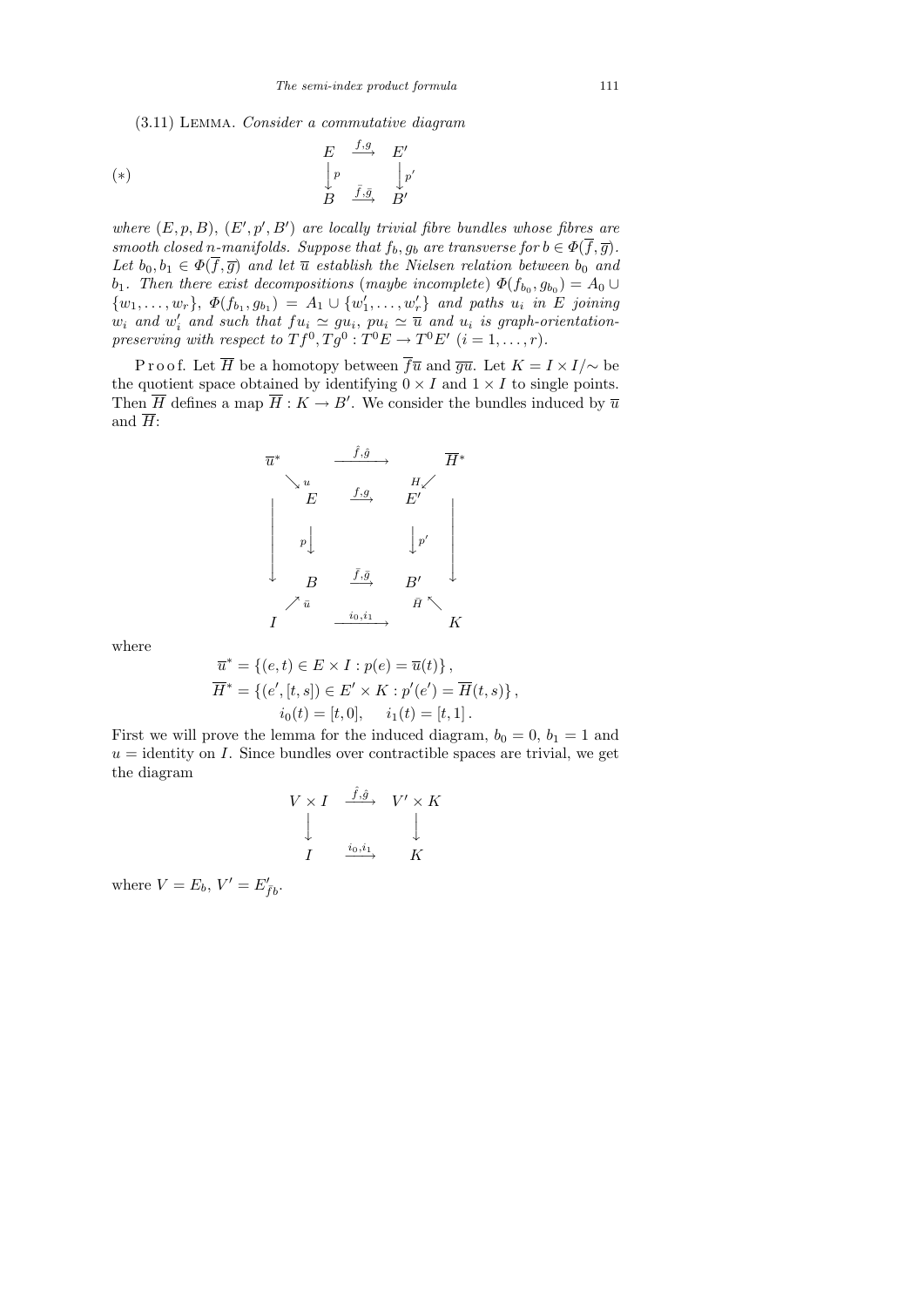Now we may write  $f(v, t) = (f_1(v, t), [t, 0]), \hat{g}(v, t) = (g_1(v, t), [t, 1])$  and<br>ice that the pairs  $(f_1(v, 0), g_2(v, 0))$  and  $(f_1(v, 1), g_2(v, 1))$  are transverse. notice that the pairs  $(f_1(\cdot, 0), g_1(\cdot, 0))$  and  $(f_1(\cdot, 1), g_1(\cdot, 1))$  are transverse. The maps  $f_1, g_1: V \times I \to V'$  are homotopic rel  $V \times \{0, 1\}$  to a transverse pair and so we assume they are transverse. Then  $\Phi(f_1, g_1)$  is a 1-manifold and we get

$$
\Phi(f_1(\cdot,0),g_1(\cdot,0)) = \{x_1,y_1,\ldots,x_k,y_k:w_1,\ldots,w_r\},
$$
  

$$
\Phi(f_1(\cdot,1),g_1(\cdot,1)) = \{x'_1,y'_1,\ldots,x'_l,y'_l:w'_1,\ldots,w'_r\},
$$

where  $\{x_i, y_i\}, \{x'_i, y'_i\}, \{w_i, w'_i\}$  are the ends of connected components of  $\Phi(f_1, g_1)$ . The proof of (1.4) in [DJ] implies that  $x_i R y_i$  as coincidence points of  $(f_1(\cdot,0), g_1(\cdot,0))$  and  $x_i'Ry_i'$  as coincidence points of  $(f_1(\cdot,1), g_1(\cdot,1)),$ which proves the first part of lemma for the induced diagrams.

Now consider the points  $w_i$ ,  $w'_i$ . Let  $u = (u_1, u_2) : I \to V \times I$  denote the component joining them. Then  $f_1u(t) = g_1u(t)$  and hence the paths fu and gu are homotopic in  $V' \times K$ . Now we will show that u is graph-orientationpreserving on the fibre. We consider the diagram

$$
(**)
$$
\n
$$
TV \times I \xrightarrow{F,G} TV' \times K
$$
\n
$$
\downarrow \qquad \qquad \downarrow
$$
\n
$$
V \times I \xrightarrow{\hat{f}, \hat{g}} V' \times K
$$

(here  $F(v,t) = (Tf_{1(x,t)}(v), [t,0]), G(v,t) = (Tg_{1(x,t)}(v), [t,1]), v \in T_xV$ ) and the family of diagrams

$$
TV \times I \xrightarrow{F, G_s} TV' \times K
$$
  
\n
$$
\downarrow \qquad \qquad \downarrow
$$
  
\n
$$
V \times I \xrightarrow{\hat{f}, \hat{g}_s} V' \times K
$$

(here  $\hat{g}_s(v,t) = (g_1(v,t), [t,s])$ ,  $G_s(v,t) = (Tg_{1(x,t)}(v), [t,s])$ ,  $v \in T_xV$ ).<br>Then  $(F, G)$  is transverse for any  $s \in I$ . Since  $G = G$  it remains to show Then  $(F, G_s)$  is transverse for any  $s \in I$ . Since  $G_1 = G$ , it remains to show that u is graph-orientation-preserving for  $(F, G_0)$ . But  $fu = g_0u$  and we apply (3.10). This ends the proof in the special case of the induced diagram. To prove the general case we notice that the diagram (∗∗) is induced from  $(*)$  and we apply  $(3.7)$ . ■

For the remainder of this section we will consider a commutative diagram

$$
\begin{array}{ccc}\nE & \xrightarrow{f,g} & E' \\
p \downarrow & & \downarrow p' \\
B & \xrightarrow{\bar{f}, \bar{g}} & B'\n\end{array}
$$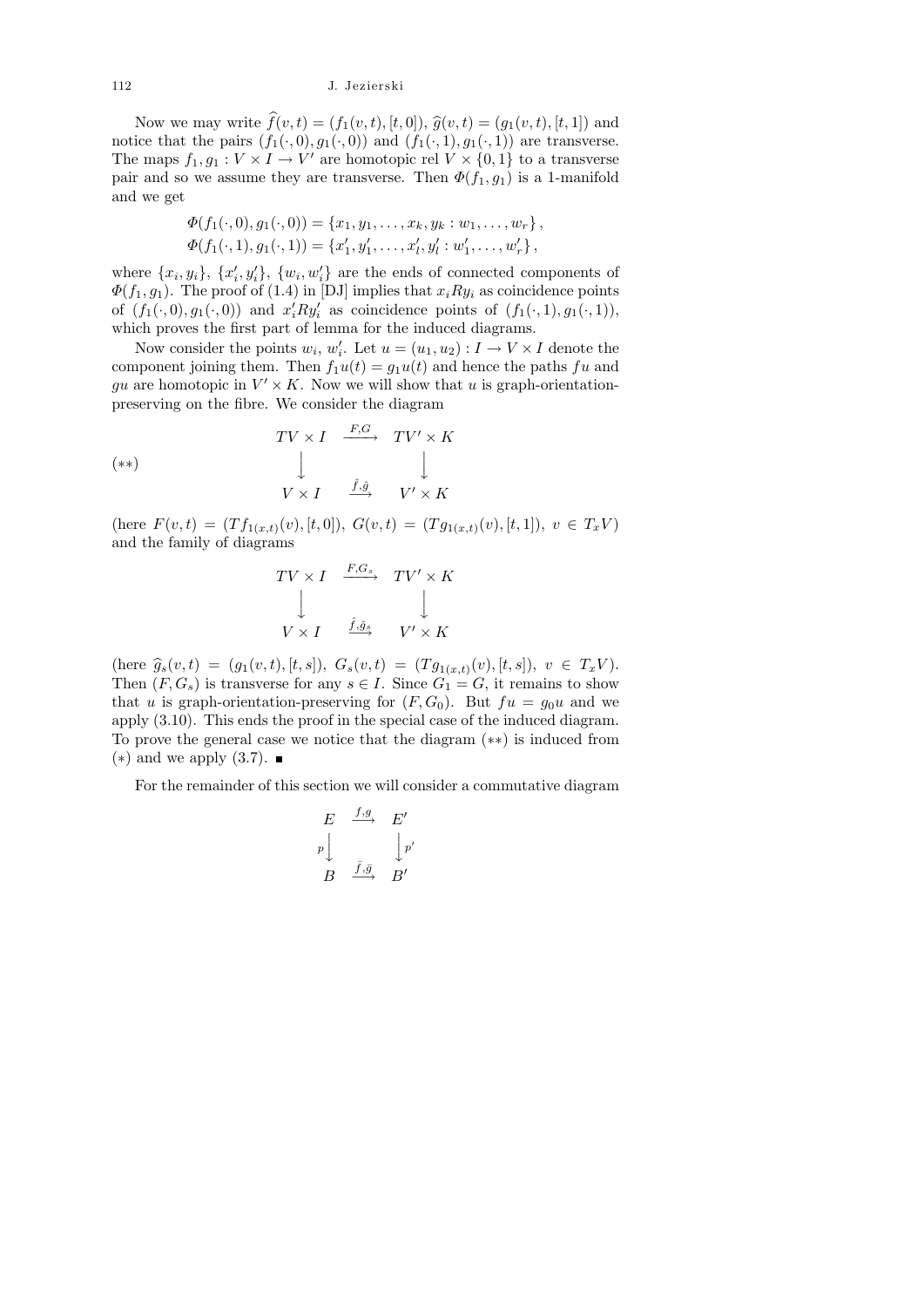of locally trivial fibre bundles where all spaces involved are smooth closed connected manifolds of respectively equal dimensions.

(3.12) LEMMA. Let  $(f, g)$  and  $(\overline{f}, \overline{g})$  be transverse and let  $A \in \Phi'(f, g)$ ,  $\overline{A} \in \Phi'(\overline{f}, \overline{g})$  satisfy  $pA \subseteq \overline{A}$ . Let  $\overline{A} = \overline{A}_0 \cup \{b_1, \ldots, b_m\}$  be a decomposition. Then

(i)  $A \cap p^{-1}(\overline{A}_0) \subset \Phi(f, g)$  may be written as a set of pairs of R-related points.

Now fix decompositions  $A \cap E_{b_i} = A_i \cup \{z_1^i, \ldots, z_s^i\}$  with respect to  $(f_{b_i}, g_{b_i})$ . Then

(ii) any path  $\overline{u}$  from  $b_i$  to  $b_j$  satisfying  $\overline{f}\overline{u} \simeq \overline{gu}$  gives rise to a bijective  $map \phi : (z_1^i, \ldots, z_s^i) \rightarrow (z_1^j)$  $(i_1^j, \ldots, i_s^j)$  such that there exist paths  $u_k$  from  $z_k^i$  to  $\phi(z^i_k)$  satisfying  $fu_k \simeq gu_k$ ,  $pu_k \simeq \overline{u}$  and  $u_k$  is graph-orientation-preserving on the fibre  $(i, j = 1, ..., m; k = 1, ..., s)$ .

Proof. Let  $\overline{A} = \overline{A}_0 \cup \{b_1, \ldots, b_m\} = \{a_1, a'_1, \ldots, a_k, a'_k : b_1, \ldots, b_m\}.$ First we will prove that  $p^{-1}\{a_i, a_i'\}$  splits into pairs of R-related points. Let  $\overline{u}$  be a graph-orientation-reversing path establishing the Nielsen relation between  $a_i$  and  $a'_i$ . Lemma (3.11) gives us decompositions

$$
A \cap E_{a_i} = \{x_1, y_1, \dots, x_k, y_k : w_1, \dots, w_r\},
$$
  

$$
A \cap E_{a'_i} = \{x'_1, y'_1, \dots, x'_l, y'_l : w'_1, \dots, w'_r\}.
$$

It remains to show that  $w_i R w'_i$ . Lemma (3.11) gives us a path  $u_i$  from  $w_i$ to  $w'_i$  satisfying  $pu_i \simeq \overline{u}$ ,  $fu_i \simeq gu_i$  and graph-orientation-preserving on the fibre. Now by  $(3.9)$ ,  $u_i$  is graph-orientation-reversing on the total space, which implies  $w_i R w'_i$ .

Now we prove the second part.

Fix  $i, j = 1, \ldots, m$  and a path  $\overline{u}$  from  $b_i$  to  $b_j$  satisfying  $\overline{f} \overline{u} \simeq \overline{g} \overline{u}$ . Then (3.11) gives us (incomplete) decompositions  $A \cap E_{b_i} = A'_i \cup \{z_1'^i, \ldots, z_t'^i\}, A \cap$  $E_{b_j} = A'_j \cup \{z_1^{'j}$  $\{i_1^j, \ldots, z_t^j\}$  and paths  $u'_k$  from  $z'^i_k$  to  $z'^j_k$  $s_k^{\prime j}$  such that  $fu_k^{\prime} \simeq gu_k^{\prime}$ ,  $pu'_{k} \simeq \overline{u}$  and  $u'_{k}$  is graph-orientation-preserving on the fibre. Suppose now that  $A \cap E_{b_i} = A''_i \cup \{z'^i_1, \ldots, z'^i_s\}$  is a complete decomposition  $(s \leq t)$ . Then by (3.11) the elements  $\{z_1^{\prime j}$  $\{1, \ldots, z_s' \}$  are also free in a decomposition  $A \cap$  $E_{b_j} = A''_j \cup \{z'^j_1$  $\{f_1^j, \ldots, f_s^j\}$ . Applying Lemma (1.4) in [DJ] to  $f_{b_i}, g_{b_i}: E_{b_i} \to$  $E'_{\bar{f}b_i}$  gives us a bijective map between the sets  $\{z_1^i, \ldots, z_s^i\}$  and  $\{z_1'^i, \ldots, z_s'^i\}$ (we may assume that  $z_k^i$  corresponds to  $z_k^{\prime i}$ ) and paths  $v_k$  joining these points in  $E_{b_i}$  satisfying  $fv_k \simeq gv_k$  and graph-orientation-preserving.

Then we consider the maps  $f_{b_j}, g_{b_j}: E_{b_j} \to E'_{\bar{f}b_j}$  and we find paths  $w_k$ joining  $z_k^j$  $\frac{j}{k}$  and  $z'^{j}_k$  $\binom{f}{k}$  in  $E_{b_j}$  with similar properties. Finally, the composition  $u_k = v_k + u'_k - w_k$  satisfies the conditions of our lemma.

Now we are in a position to prove the main result of this section.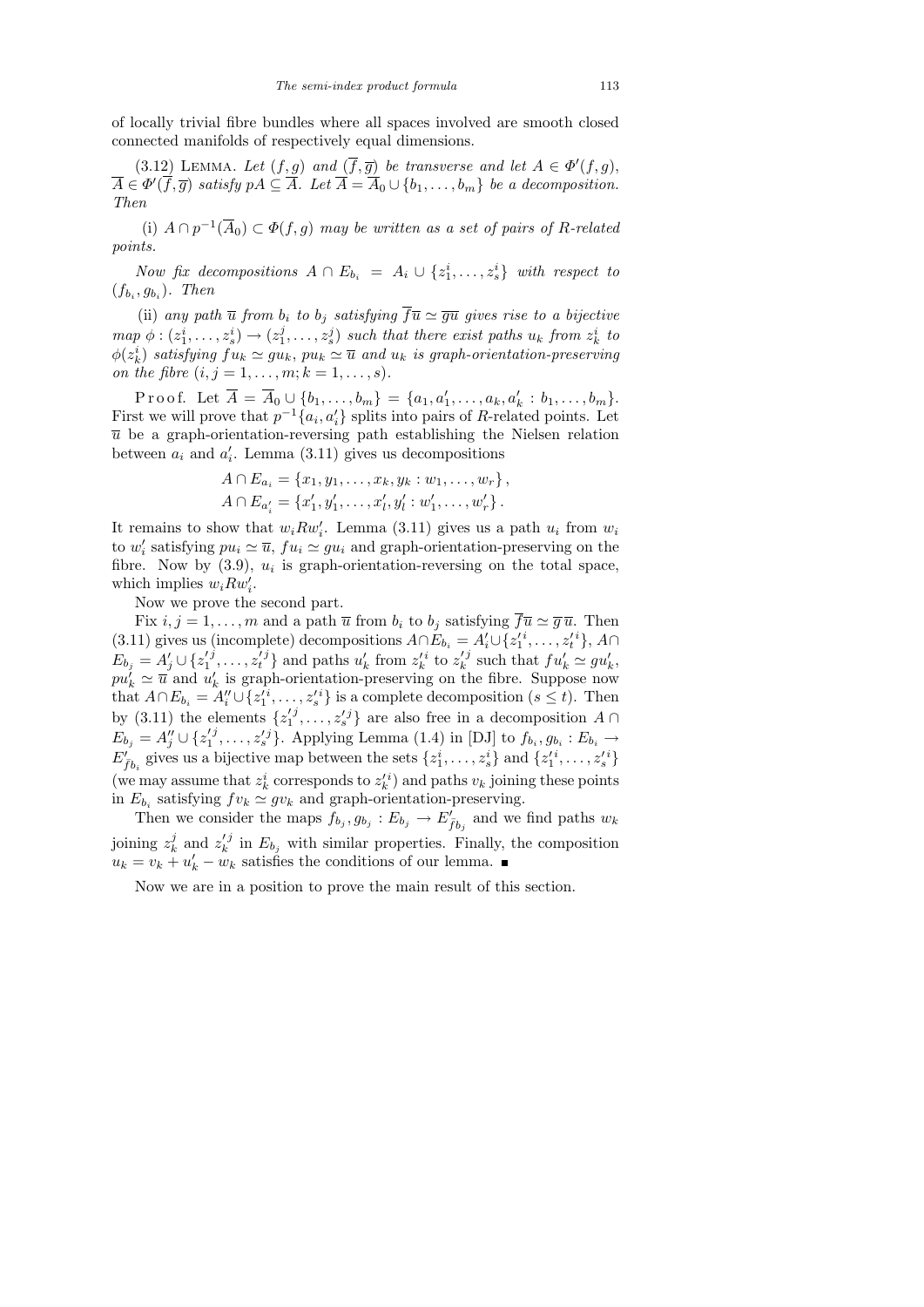(3.13) Theorem. Consider a diagram

$$
\begin{array}{ccc}\nE & \xrightarrow{f,g} & E' \\
p \downarrow & & \downarrow p' \\
B & \xrightarrow{\bar{f}, \bar{g}} & B'\n\end{array}
$$

and let  $A \in \Phi'(f,g)$ ,  $pA \subseteq \overline{A} \in \Phi'(\overline{f}, \overline{g})$ . Then

(i) for any  $b \in \overline{A}$ 

$$
|\text{ind}|(f,g:A) \leq |\text{ind}|(f,\overline{g}:\overline{A})| |\text{ind}|(f_b,g_b:A\cap E_b),
$$

(ii) (semi-index product formula, SIPF) the equality

$$
|\text{ind}|(f,g:A) = |\text{ind}|(f,\overline{g}:\overline{A})|\text{ind}|(f_b,g_b:A\cap E_b)
$$

holds iff at least one of the following conditions is satisfied:

(a)  $|\text{ind}|(\overline{f}, \overline{g} : \overline{A})| \text{ind}|(f_b, g_b : A \cap E_b) \leq 1$ ,

(b) the class  $\overline{A}$  is not defective and neither is any class in  $A \cap E_b$ .

Proof. Let  $\overline{A} = \overline{A}_0 \cup \{b_1, \ldots, b_m\}$ ,  $E_{b_i} \cap A = A_i \cup \{z_1^i, \ldots, z_s^i\}$   $(i =$ 1,...,*m*) be complete decompositions. Then by (3.12),  $A - \{z_j^i : i =$  $1, \ldots, m; j = 1, \ldots, s$  splits into pairs of R-related points. So  $\text{ind}|(f, g : A)$  $0 \leq \#\{z^i_j \,:\, i \,=\, 1,\ldots, m; j \,=\, 1,\ldots, s\} \,=\, ms \,=\, |{\rm ind}|(\overline{f},\overline{g} \,:\, \overline{A})| {\rm ind}|(f_b,g_b \,:\, \overline{A})|$  $E_b \cap A$ ) and equality holds iff no two different points from  $\{z_j^i\}$  are Rrelated.

(a) If  $ms = 0$  then there are no free points. If  $m = s = 1$  then there is exactly one free point and hence also  $|ind|(f, g : A) = 1$ .

(b) Assume that (b) holds and  $z_k^i R z_{k'}^{i'}$ . This gives us a path u'' between these points satisfying  $fu'' \approx gu''$  and graph-orientation-reversing. Since there are no self-reducing points in A and  $b_i, b_{i'}$  are free, u'' is graphorientation-preserving on the fibre. On the other hand,  $(3.12)$  gives a path  $u'$ from  $z_{k'}^{i'}$  to some  $z_{k''}^{i}$  satisfying  $fu' \simeq gu'$  and graph-orientation-preserving on the fibre. We may also assume that  $pu' \simeq pu''$ , so  $p(u'-u'')$  is null homotopic and hence  $u' - u''$  is homotopic to a path lying in  $E_{b_i}$ . This path is also graph-orientation-reversing on the fibre and thus  $z_k^i R z_{k''}^i$  as coincidence points of  $(f_{b_i}, g_{b_i})$ . If  $k \neq k''$  we get two free R-related points and if  $k = k''$ a self-reducing point of  $(f_{b_i}, g_{b_i})$ . In any case we get a contradiction.

Now we assume that SIPF holds, i.e. no two distinct points from  $\{z_j^i\}$ are R-related. We will show that if (b) does not hold then the class  $\overline{A}$  is defective. First suppose that  $xRx$  for some  $x \in A \cap E_b \subset \Phi(f_b, g_b)$ . Then xRx as a coincidence point of  $(f, g)$  and  $A \subset \Phi(f, g)$  is defective. Now assume that bRb for some  $b \in pA \subset \Phi(\overline{f}, \overline{g})$ . Then a loop  $\overline{u}$  based at b satisfies  $\overline{f}\overline{u} \simeq \overline{g}\overline{u}$  and is graph-orientation-reversing. We apply (3.12) to  $b = b_i = b_j$  and we get a path u joining some free points  $z_k, z_l \in A \cap E_b$ ,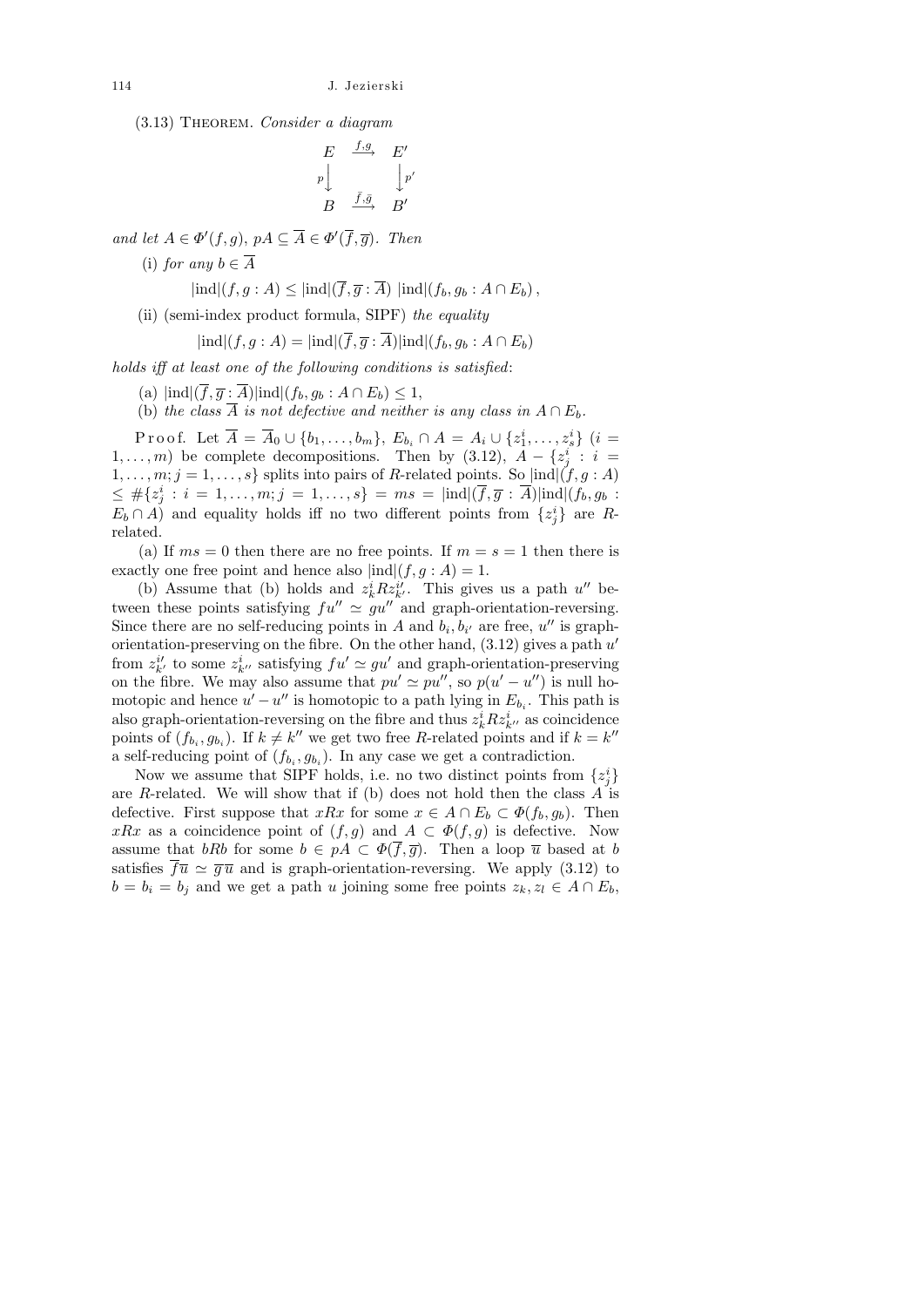graph-orientation-preserving on the fibre and such that  $pu \approx \overline{u}$ . Then, by  $(3.10)$ , u is graph-orientation-reversing on the total spaces. Then if  $k \neq l$ then  $z_kRz_l$  as coincidence points of  $(f, g)$ , contradicting SIPF. Thus  $k = l$ and the class  $A \subset \Phi(f, g)$  is defective.

In any case  $A$  is defective and it is enough to notice that for a defective class SIPF implies (a).  $\blacksquare$ 

4. The Nielsen number product formula. Consider a commutative diagram  $f, g$ 

(4.1) 
$$
\begin{array}{ccc}\nE & \xrightarrow{f,g} & E' \\
p & & \downarrow p' \\
B & \xrightarrow{\bar{f}, \bar{g}} & B'\n\end{array}
$$

where all spaces involved are smooth closed connected manifolds of respectively equal dimensions. This diagram induces a map  $p_{\nabla} : \nabla (f,g) \to \nabla (\overline{f},\overline{g})$ and similarly for any  $b \in \Phi(\overline{f}, \overline{g})$  the diagram

$$
E_b \xrightarrow{f_b, g_b} E'_{\bar{f}b}
$$
  

$$
\downarrow \qquad \qquad \downarrow
$$
  

$$
E \xrightarrow{f, g} E'
$$

(the vertical arrows are inclusions) induces  $(i_b)_{\nabla} : \nabla_K(f_b, g_b) \to \nabla(f, g)$ (see [Y] or [Je]). Recall also that the transformation  $T$  from the end of Section 1 determines the action of the group  $C(\overline{f}_{\#}, \overline{g}_{\#})_b$  on  $\nabla_K(f_b, g_b)$  ( $b \in$  $\Phi(\overline{f},\overline{g})$ . It turns out that the orbits of the above action coincide with the counterimages  $(i_b)^{-1}_{\nabla} A$   $(A \in \nabla(f, g), b \in pA)$  (see [Je, (4.11)]). Since T is semi-index-preserving,  $|ind|(f_b, g_b : A_0) = |ind|(f_b, g_b : A_1)$  for  $A_0, A_1 \in$  $(i_b)^{-1}_{\nabla} A.$ 

(4.2) LEMMA. Let  $A \in \Phi'(f,g)$  and  $b \in pA$ . If A is essential then so is  $p_{\nabla}A \in \Phi'(\overline{f},\overline{g})$  and any class in the orbit  $(i_b)^{-1}_{\nabla}A$ . If A satisfies SIPF then the converse is also true.

Proof. The first part follows from the inequality in  $(3.13)(i)$  and the fact that  $|\text{ind}|(f_b, g_b : E_b \cap A) \neq 0$  iff  $(i_b)_{\nabla}^{-1}A$  is an essential orbit (which follows from the additivity of the semi-index (see  $[DJ, (1.11d)]$ )). The second part is evident.

Example (2.4) shows that the converse is not true in general.

Now assume that all the Nielsen classes satisfy SIPF. Let  $\overline{A}_1, \ldots, \overline{A}_s$  be all the essential classes of  $(f, \overline{g})$ . Now  $(4.2)$  implies that if  $A \in \nabla(f, g)$  is essential then so is  $pA \in \Phi'(\overline{f}, \overline{g})$ . Hence  $pA = \overline{A}_i$  for some  $i = 1, \ldots, s$ . Set  $C_i = \#\{A \in \Phi'(f,g) : |\text{ind}|(f,g:A) \neq 0, \ pA = \overline{A}_i\}.$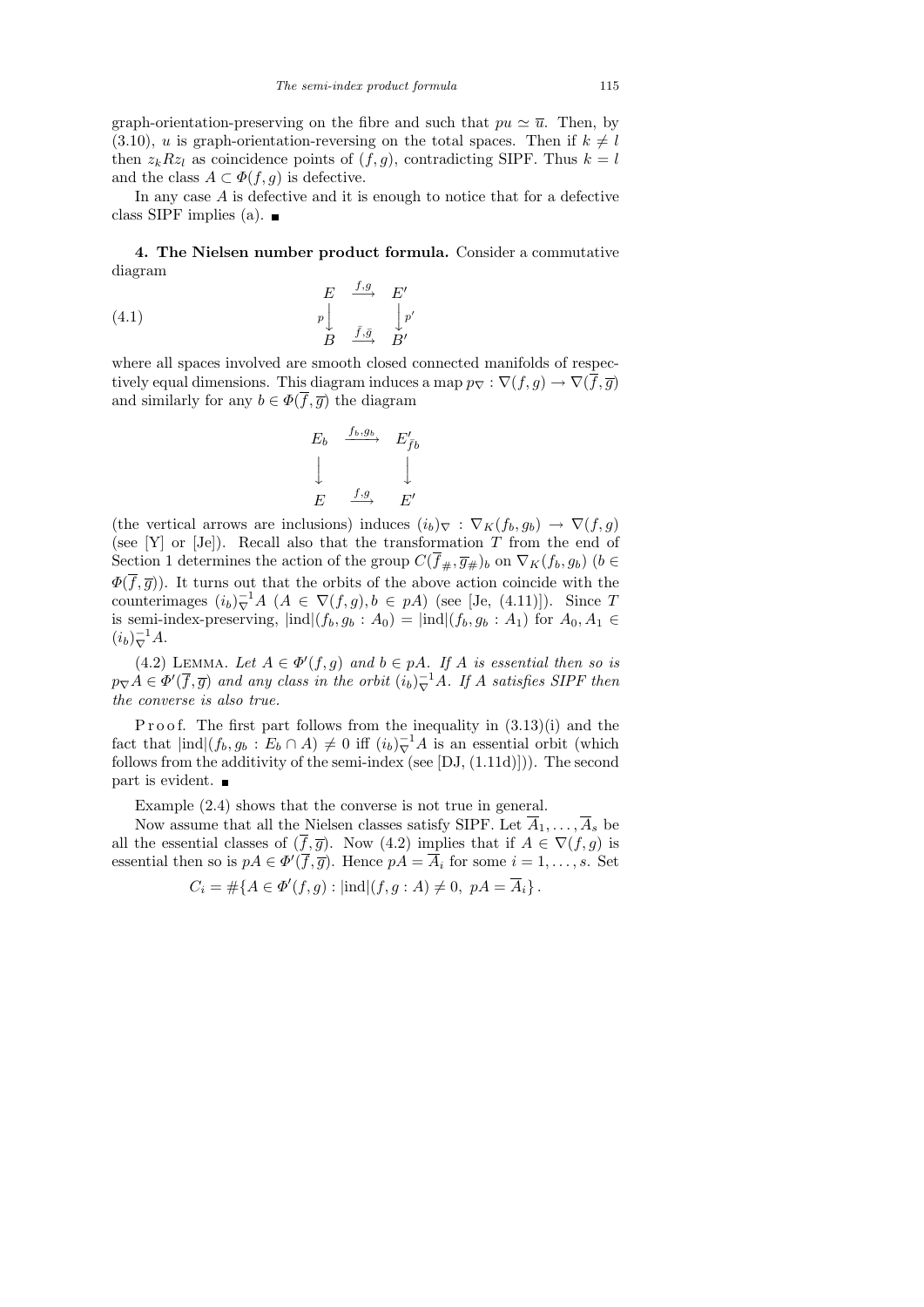Then  $N(f, g) = C_1 + ... + C_s$ ,  $N(\overline{f}, \overline{g}) = s$ .

Let  $b_i \in A_i$ . Then SIPF implies that any essential orbit in  $\nabla_K(f_{b_i}, g_{b_i})$  is of the form  $(i_{b_i})_{\nabla}^{-1}A$  for an essential class  $A \in \Phi'(f, g)$ . Thus  $C_i$  equals the number of these orbits. On the other hand (see [Je,  $(6.3)$ ,  $(6.2)$ ]), the length of the orbit  $(i_{b_i})_{\nabla}^{-1}A$  equals the index of the subgroup  $p_{\#}(C(f_{\#}, g_{\#})_x)$  in the group  $C(\overline{f}_\#, \overline{g}_\#)_b$   $(x \in E_b \cap A)$ . Thus we get

 $(4.3)$  THEOREM. Assume that in the diagram  $(4.1)$  all the classes of  $(f, g)$  satisfy SIPF and  $N(\overline{f}, \overline{g}) \neq 0$ . Choose a point in each essential class,  $\widetilde{b}_i \in \overline{A}_i \in \Phi(\overline{f}, \overline{g}), i = 1, \ldots, s.$  Then  $N(f, g) = \sum_{i=1}^s N(f_{b_i}, g_{b_i})$  iff the following two conditions are satisfied:

(a)  $N_K(f_{b_i}, g_{b_i}) = N(f_{b_i}, g_{b_i}), i = 1, \ldots, s,$ 

(b)  $C(\overline{f}_{\#}, \overline{g}_{\#})_b = p_{\#}C(f_{\#}, g_{\#})_x$  for any x lying in an essential class of  $(f, g), b = px.$ 

P r o o f. As we have mentioned  $N(f,g) = C_1 + \ldots + C_s$ . But  $C_i \leq$  $N_K(f_{b_i}, g_{b_i}) \le N(f_{b_i}, g_{b_i})$  and it is easy to see that  $C_i = N_K(f_{b_i}, g_{b_i})$  iff any essential orbit consists of one element; but this is equivalent to (b).

The above theorem may be regarded as a generalization of  $[Y, (5.6)]$  and [Je,  $(6.5)$ ]. In fact, if we add the assumption that  $(E', p', B')$  is orientable in the sense of You ([Y, after (5.5)]) then  $N(f_{b_i}, g_{b_i})$  does not depend on i and

$$
\sum_{i=1}^s N(f_{b_i}, g_{b_i}) = sN(f_b, g_b) = N(\overline{f}, \overline{g})N(f_b, g_b).
$$

(4.4) COROLLARY. If in the diagram (4.1),  $B = B' = T^n$  is the ndimensional torus, then the formula of  $(4.3)$  holds for any fibre map.

P r o o f. Let  $n \times n$  integer matrices A and B represent the homotopy group homomorphisms induced by the maps  $\overline{f}, \overline{g}: T^n \to T^n$ . Assume first that  $\det(A-B)=0$ . Then  $(\overline{f},\overline{g})$  is homotopic to a coincidence free pair ([Je,  $(7.3)(a)$ , hence so is  $(f, g)$  and  $N(f, g) = N(\overline{f}, \overline{g}) = 0$ . Now suppose that  $\det(A - B) \neq 0$ . We will show that the assumptions of (4.3) are satisfied. We notice that the index of any Reidemeister class of  $(\overline{f}, \overline{g})$  equals  $\pm 1$  (see the proof of [Je, (7.3)]). It was also shown ([Je, (7.6)]) that  $C(f_{\#}, g_{\#}) = 0$  in this case. On the other hand, the homotopy exact sequence of  $(E', p', T^n)$ shows that  $K = 0$ . Thus it remains to show that any class  $A \in \Phi'(f, g)$ satisfies SIPF.

We consider two cases: first we assume that no defective class of  $(f_b, g_b)$ is contained in  $A (b \in pA)$ . Since  $T^n$  is orientable, no class of  $(\overline{f}, \overline{g})$  is defective, hence the assumption (b) of (3.13) is satisfied and SIPF follows. Now assume that  $A \cap E_b$  contains a self-reducing point. In general  $A \cap E_b$ is the sum of the classes contained in one orbit of the action of  $C(f_{\#}, \overline{g}_{\#})_b$ .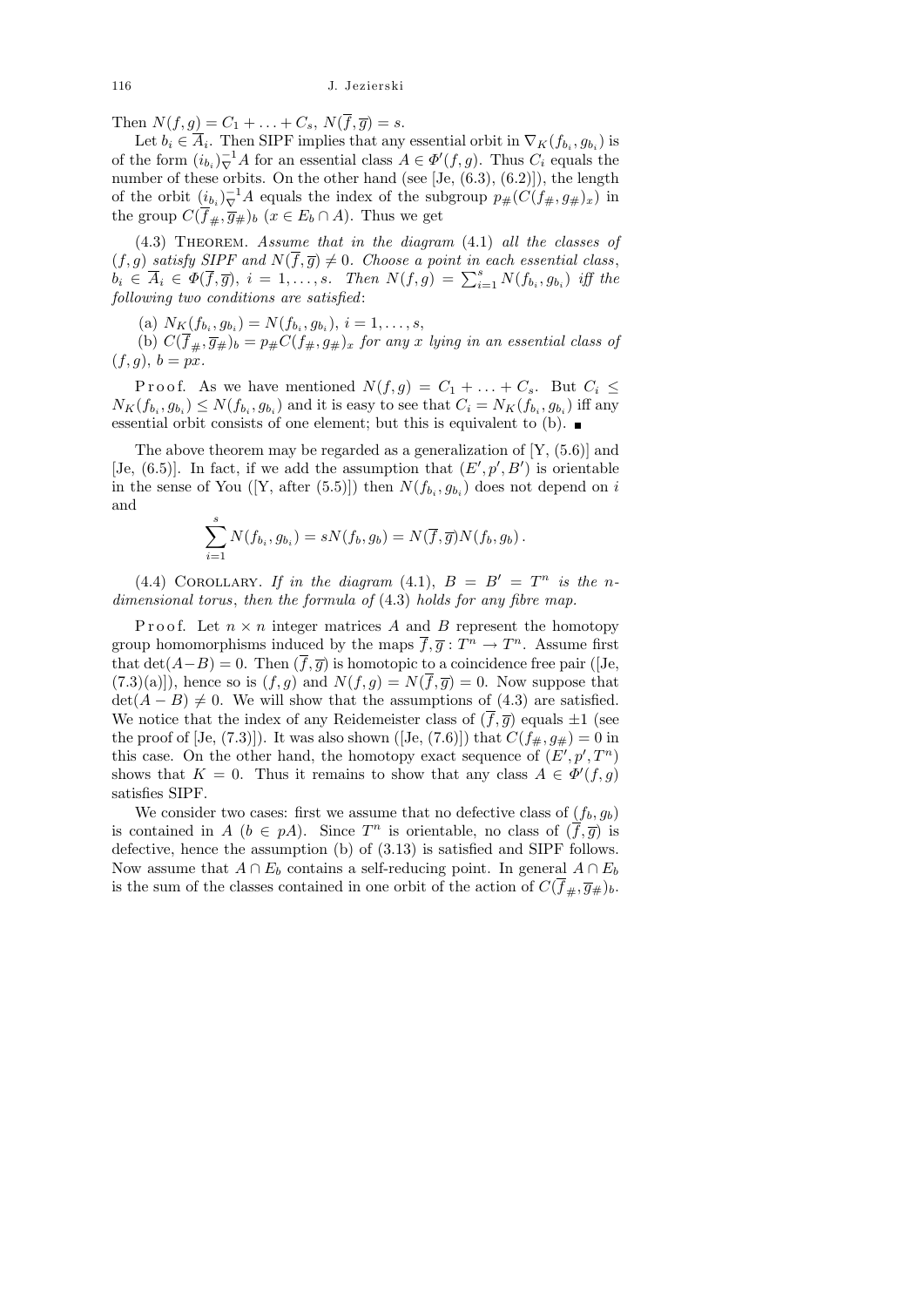But now  $C(\overline{f}_{\#}, \overline{g}_{\#}) = 0$  so this orbit is a class from  $\nabla_K(f_b, g_b)$  and since  $K = 0$ ,  $A \cap E_b$ <sup>"</sup> $\in \nabla(f_b, g_b)$  is a Nielsen class of  $(f_b, g_b)$ . Since  $A \cap E_b$  contains a self-reducing point of  $(f_b, g_b)$ , it is defective and  $|ind|(f_b, g_b : A \cap E_b) \leq 1$ . But as we have noticed,  $\text{ind}(\overline{f}, \overline{g} : pA) = \pm 1$ , hence the assumption (a) of  $(3.13)$  is satisfied and SIPF follows.  $\blacksquare$ 

5. An application. Now we apply the formulae of Section 4 to determine the Nielsen numbers of maps of some  $K(\pi, 1)$  spaces. The main result of this section is Corollary (5.5).

(5.1) DEFINITION. Let  $\phi : M \to M$  be a diffeomorphism of a smooth n-manifold. We define  $S_{\phi} = M \times I / \sim$  where  $\sim$  identifies the points  $(m, 0)$ and  $(\phi(m), 1)$ . Then  $S_{\phi}$  is a locally trivial fibre bundle over the circle  $S^1 =$  $[0, 1] / \{0, 1\}.$ 

Let  $\phi' : M' \to M'$  be another diffeomorphism and dim  $M = \dim M'$ . We consider a commutative square

$$
\begin{array}{ccc}\nS_{\phi} & \xrightarrow{f,g} & S_{\phi'} \\
\downarrow & & \downarrow \\
S^1 & \xrightarrow{\bar{f}, \bar{g}} & S^1\n\end{array}
$$

Let  $\text{ind}(\overline{f}, \overline{g}) = k$ . If  $k = 0$  then  $N(\overline{f}, \overline{g}) = 0$ . Now let  $k \neq 0$ . To simplify the notation we will assume that  $k > 0$  (otherwise we may consider  $(g, f)$ ). Then  $N(\bar{f}, \bar{g}) = k$  and we may assume that  $(f, g)$  has exactly k coincidence points,  $\Phi(f,g) = \{b_0, \ldots, b_{k-1}\}.$  We also fix a path  $\overline{u}_i$  from  $b_0$  to  $b_i$  such that  $\deg(\overline{gu}_i - \overline{fu}_i) = i$   $(i = 1, \ldots, k-1)$ . Then the homotopy commutative diagram

$$
E_{b_0} \xrightarrow{\tau'_{f\bar{u}_i} f_{b_0}, \tau'_{g\bar{u}_i} g_{b_0}} E'_{\bar{f}b_i}
$$
  

$$
\tau_{\bar{u}_i} \downarrow \qquad \qquad \parallel \qquad \parallel
$$
  

$$
E_{b_i} \xrightarrow{f_{b_i}, g_{b_i}} E'_{\bar{f}b_i}
$$

and (4.4) imply

$$
N(f_{b_i}, g_{b_i}) = N(\tau'_{\bar{f}\bar{u}_i} f_{b_0}, \tau'_{\bar{g}\bar{u}_i} g_{b_0}) = N(f_{b_0}, (\tau'_{\bar{f}\bar{u}_i})^{-1} \tau'_{\bar{g}\bar{u}_i} g_{b_0})
$$
  
=  $N(f_{b_0}, \tau'_{\bar{g}\bar{u}_i - \bar{f}\bar{u}_i} g_{b_0}) = N(f_{b_0}, \phi'^i g_{b_0}).$ 

Now (4.4) implies

$$
N(f,g) = \sum_{i=0}^{k-1} N(f_{b_i}, g_{b_i}) = \sum_{i=0}^{k-1} N(f_{b_i}, \phi'^i g_{b_0}).
$$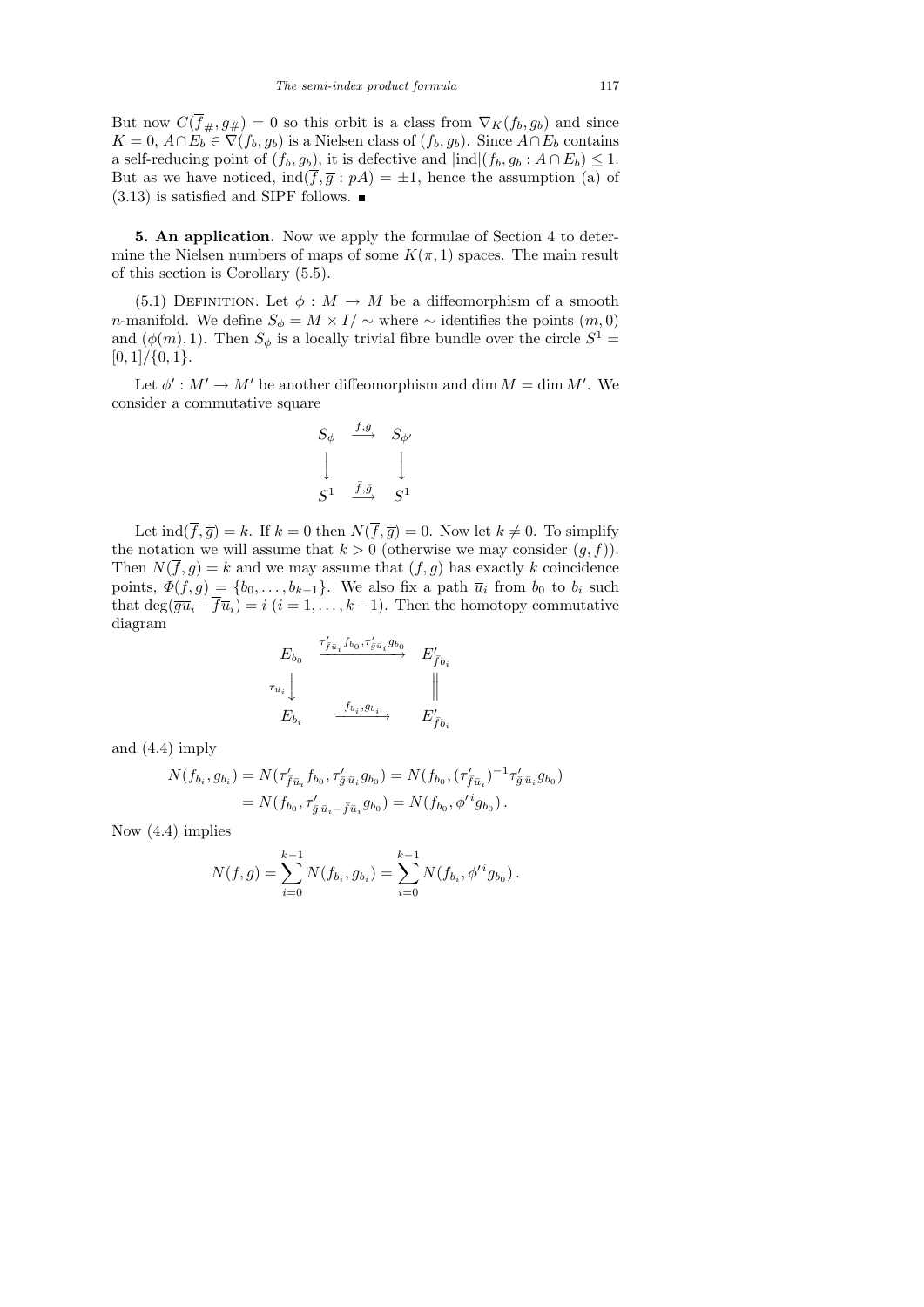The following three lemmas give us criteria to decide whether a given map is homotopic to a fibre map.

 $(5.2)$  LEMMA. Let  $(E, p, B), (E', p', B')$  be locally trivial fibre bundles in which all spaces are  $K(\pi,1)$ 's. Then a map  $f: E \to E'$  is homotopic to a fibre map iff the composition  $p'_{\#} f_{\#} i_{\#} : \pi_1 E_b \to \pi_1 E \to \pi_1 E' \to \pi_1 B'$  is zero.

P r o o f. The necessity is obvious. Now suppose that  $p'_{\#} f_{\#} i_{\#} = 0$ . Consider the diagram with exact rows

$$
\begin{array}{ccccccc}\n0 & \longrightarrow & \pi_1 E_b & \xrightarrow{i_{\#}} & \pi_1 E & \xrightarrow{p_{\#}} & \pi_1 B & \longrightarrow & 0 \\
& & \downarrow f_{\#} & & & \\
0 & \longrightarrow & \pi_1 E'_{b'} & \xrightarrow{i'_{\#}} & \pi_1 E' & \xrightarrow{p'_{\#}} & \pi_1 B' & \longrightarrow & 0\n\end{array}
$$

Let  $\langle a \rangle \in \pi_1 E_b$ . Since  $p'_{\#} f_{\#} i_{\#} \langle a \rangle = 0$ , we have  $f_{\#} i_{\#} \langle a \rangle \in \ker p'_{\#} = \mathrm{im} i'_{\#}$ <br>and there exists a unique  $\langle a' \rangle \in \pi_1 E'_{b'}$  such that  $i'_{\#} \langle a' \rangle = f_{\#} i_{\#} \langle a \rangle$ . We define a homomorphism  $h_0: \pi_1 E_b \to \pi_1 E'_{b'}$  setting  $h_0 \langle a \rangle = \langle a' \rangle$ . Now  $h_0$ and  $f_{\#}$  determine a homomorphism  $\bar{h}$  such that the diagram

$$
\begin{array}{ccccccc}\n0 & \longrightarrow & \pi_1 E_b & \xrightarrow{i_\#} & \pi_1 E & \xrightarrow{p_\#} & \pi_1 B & \longrightarrow & 0 \\
& & & & & & & & & \\
& & & & & & & & & & \\
0 & \longrightarrow & \pi_1 E'_{b'} & \xrightarrow{i'_\#} & \pi_1 E' & \xrightarrow{p'_\#} & \pi_1 B' & \longrightarrow & 0\n\end{array}
$$

is commutative. Since B and B' are  $K(\pi, 1)$  spaces therefore  $\overline{h} = \overline{f}_{\#}$  for some  $\overline{f}: B \to B'$ . Then  $\overline{f}_{\#} p_{\#} = p'_{\#} f_{\#}$  implies that  $p'f$  is homotopic to  $\overline{f} p$ . Let  $\overline{H}: E \times I \to B'$  denote this homotopy and consider the diagram

$$
E \times 0 \xrightarrow{f} E'
$$
  

$$
\downarrow \qquad \qquad \downarrow p'
$$
  

$$
E \times I \xrightarrow{\overline{H}} B'
$$

Then  $\overline{H}$  can be lifted to some  $H: E \times I \to E'$ . We put  $f_1 = H(\cdot, 1): E \to E'$ and get the desired fibre map homotopic to  $H(\cdot, 0) = f$ .

 $(5.3)$  LEMMA. Let  $(E, p, B)$ ,  $(E', p', B')$  be fibre bundles with all spaces  $K(\pi, 1)$ 's. Let  $\overline{u}$  be a loop based at  $b \in B$ . Assume that whenever the diagram

$$
E_b \xrightarrow{\tau_{\bar{u}}} E_b
$$
\n
$$
h \searrow \swarrow h
$$
\n
$$
B'
$$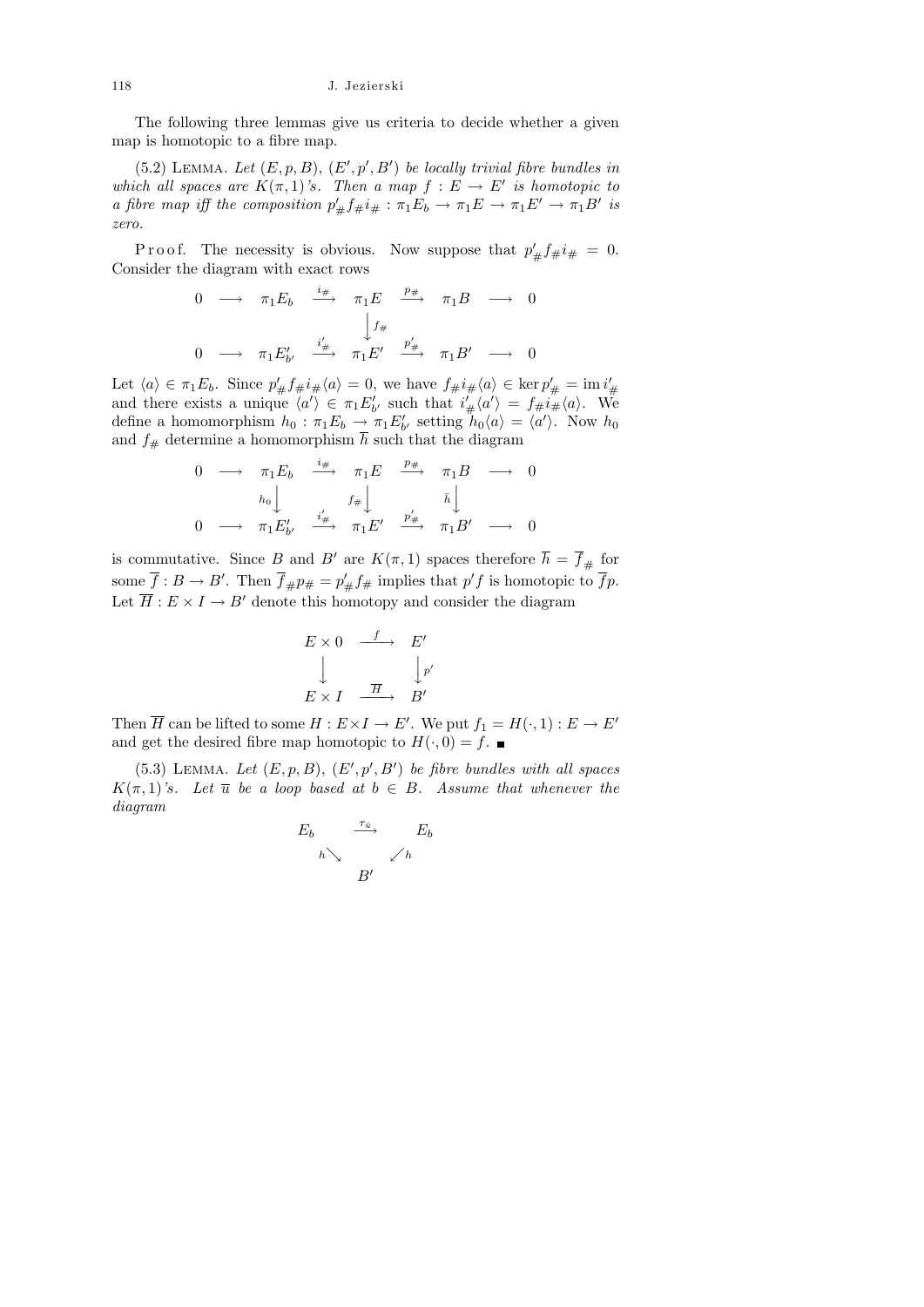is homotopy commutative then h is homotopic to a constant map. Then any  $f: E \to E'$  is homotopic to a fibre map.

P r o o f. The diagram

$$
E_b \xrightarrow{\tau_{\bar{u}}} E_b
$$
  
 $p' f_{|E_b} \searrow \swarrow p' f_{|E_b}$   
 $B'$ 

is homotopy commutative by  $H(x,t) = p' f \tau_{\bar{u}_0^t}(x)$  (here  $\bar{u}_0^t$  is the path given by  $\overline{u}_0^t(s) = \overline{u}(ts)$ . Now by our assumption  $p' \tilde{f}_{|E_b}$  is homotopic to a constant map and  $(5.2)$  implies our lemma.

(5.4) LEMMA. Let  $\phi$ ,  $\phi'$  be diffeomorphisms of a k-dimensional torus and let C be a  $k \times k$  matrix representing  $\phi_{\#} : \pi_1 T \to \pi_1 T$ . Let  $\det(I - C) \neq 0$ (i.e. 1 is not an eigenvalue of C). Then any continuous map  $f: S_{\phi} \to S_{\phi'}$ is homotopic to a fibre map.

Proof. We consider the diagram from  $(5.3)$  for  $\overline{u}$  a loop of degree one:  $\tau_{\bar{u}}$ 

$$
\begin{array}{ccc}\nT & \stackrel{\cdot}{\longrightarrow} & T \\
p' f_{|T} \searrow & \swarrow p' f_{|T} \\
S^1 & & \n\end{array}
$$

But  $(\tau_{\bar{u}})_\# = \phi_\#$  is represented by C and let h be a  $1 \times k$  matrix representing  $(p' f_{|T})_{\#} : \pi_1 T \to \pi_1 S^1$ . Now the above diagram implies  $hC = h$ , so that  $h(C - I) = 0$  and the assumption  $\det(I - C) \neq 0$  implies  $h = 0$ . Now the lemma follows from  $(5.3)$ .

Finally, we sum up the results of this section in

(5.5) COROLLARY. Let  $\phi, \phi'$  be diffeomorphisms of the k-dimensional torus. Let  $k \times k$  matrices C, D represent  $\phi_{\#}, \phi'_{\#} : \pi_1 T \to \pi_1 T$  and suppose  $det(I - C) \neq 0$ . Then any pair of continuous maps  $f, g : S_{\phi} \to S_{\phi'}$  is homotopic to a fibre pair

$$
\begin{array}{ccc}\nS_{\phi} & \xrightarrow{\tilde{f},\tilde{g}} & S_{\phi'} \\
p \downarrow & & \downarrow p' \\
S^1 & \xrightarrow{\bar{f},\bar{g}} & S^1\n\end{array}
$$

If  $\text{ind}(\overline{f}, \overline{g}) = 0$  then  $(\overline{f}, \overline{g})$  is homotopic to a coincidence free pair, hence so is  $(f, g)$  and  $N(f, g) = 0$ . If  $\text{ind}(f, g) = k \neq 0$  then fix a coincidence point  $b \in S^1$  and denote by A and B the matrices representing  $\tilde{f}_{b\#}$  and  $\tilde{g}_{b\#}$ .<br>Then Then

$$
N(f,g) = \sum_{i=0}^{|k|-1} N(f_b, \phi'^i g_b) = \sum_{i=0}^{|k|-1} |\det(A - D^i B)| \cdot \blacksquare
$$